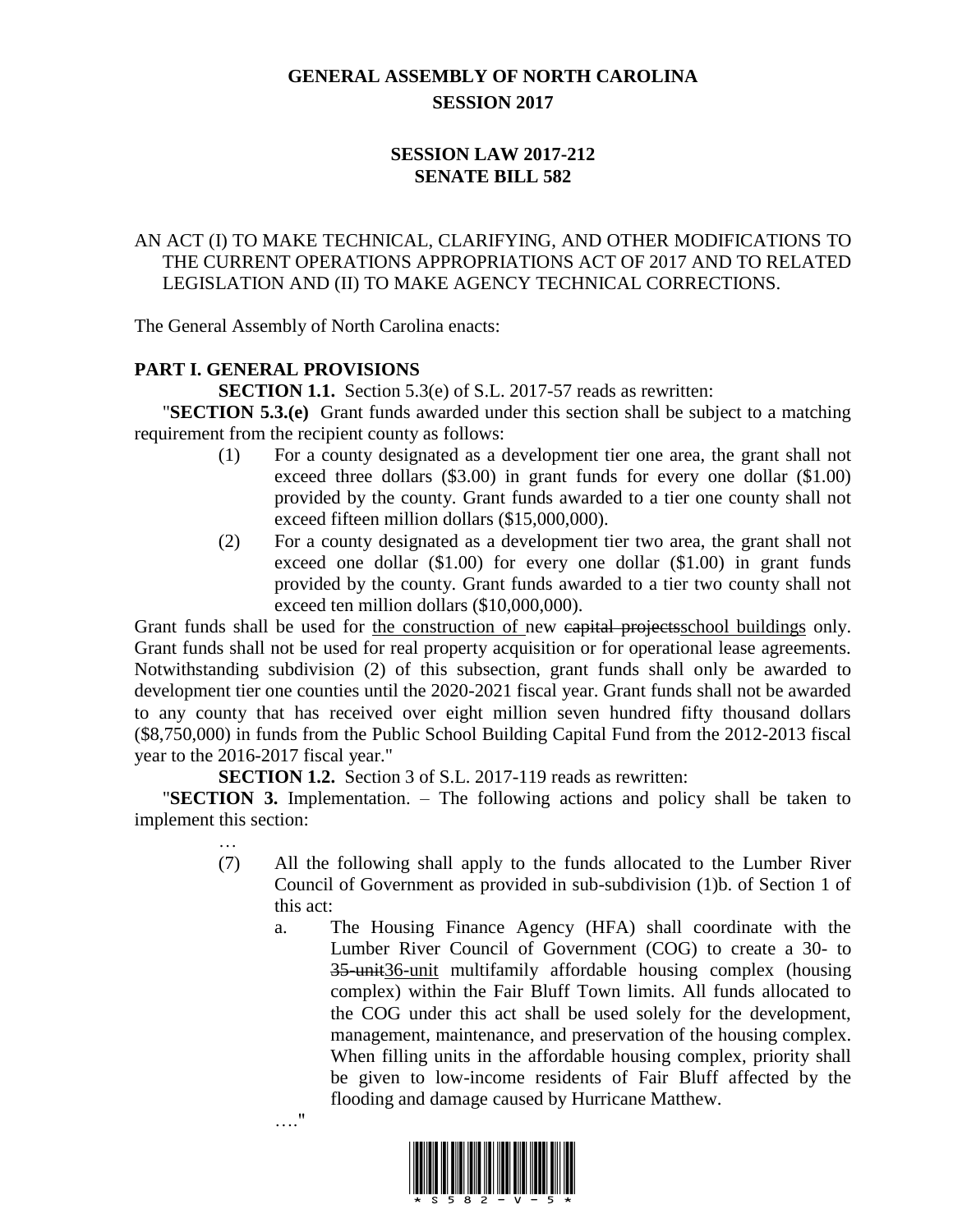**SECTION 1.3.** Section 3 of S.L. 2017-137 reads as rewritten:

"**SECTION 3.** This Section 2.5 of this act becomes effective January 1, 2018. The remainder of this act becomes effective October 1, 2017. Section 2017, and Section 1 applies to plans prepared for acquisitions policies issued or renewed on or after the effective that date."

**SECTION 1.4.** The Department of Administration shall study the utilization of buildings by State agencies in the downtown Raleigh area and report its findings to the Joint Legislative Committee on Governmental Operations no later than April 1, 2018.

## **PART II. EDUCATION**

**SECTION 2.1.** G.S. 115D-5(x), as enacted by Section 7.22(g) of S.L. 2017-57, reads as rewritten:

"(x) In addition to the evaluation of cooperative innovative high schools by the State Board of Education pursuant to G.S. 115C-238.55, the State Board of Community Colleges, in conjunction with the State Board of Education and the Board of Governors of The University of North Carolina, shall evaluate the success of students participating in the Career and College Promise Program, including the College Transfer pathway and the Career and Technical Education pathway. Success shall be measured by high school retention rates, high school completion rates, high school dropout rates, certification and associate degree completion, admission to four-year institutions, postgraduation employment in career or study-related fields, and employer satisfaction of employees who participated in the programs. The Boards shall jointly report by JanuaryMarch 15 of each year to the Joint Legislative Education Oversight Committee."

**SECTION 2.2.** G.S. 115C-64.17(c), as enacted by Section 7.23F(b) of S.L. 2017-57, reads as rewritten:

"(c) Selection of Recipients. – For the 2017-2018 fiscal year, the Commission shall accept applications for a grant until November  $4,30, 2017$ . For subsequent fiscal years that funds are made available for the Program, the Commission shall accept applications for a grant until August 1 of each year. The Commission shall select recipients in a manner that considers diversity among the pool of applicants, including geographic location, location of industries in the area in which a local school administrative unit is located, and the size of the student population served by the unit, in order to award funds to the extent possible to grant recipients that represent different regions and characteristics of the State. The Commission shall recommend recipients of the grants to the State Board of Education. The State Board, upon consultation with the Superintendent of Public Instruction, shall approve the recipients of grant awards."

**SECTION 2.3.(a)** Section 8.2(b) of S.L. 2017-57 reads as rewritten:

"**SECTION 8.2.(b)** This section applies to teachers entering the profession in the 2017-2018 fiscal year.year who were hired prior to the effective date of Section 8.2A of this act."

#### **SECTION 2.3.(b)** S.L. 2017-57 is amended by adding a new section to read: "**SUPPORT FOR LATER-HIRED HIGHLY QUALIFIED NC TEACHING**

# **GRADUATES**

"**SECTION 8.2A.(a)** For purposes of this section, a "highly qualified graduate" or "graduate" is an individual entering the teaching profession and hired on or after the effective date of this section who has graduated from an approved educator preparation program located in North Carolina with both of the following criteria:

- (1) A grade point average of 3.75 or higher on a 4.0 scale, or its equivalent.
- (2) A score of the following or higher on an edTPA assessment or an equivalent score on a nationally normed and valid pedagogy assessment used to determine clinical practice performance: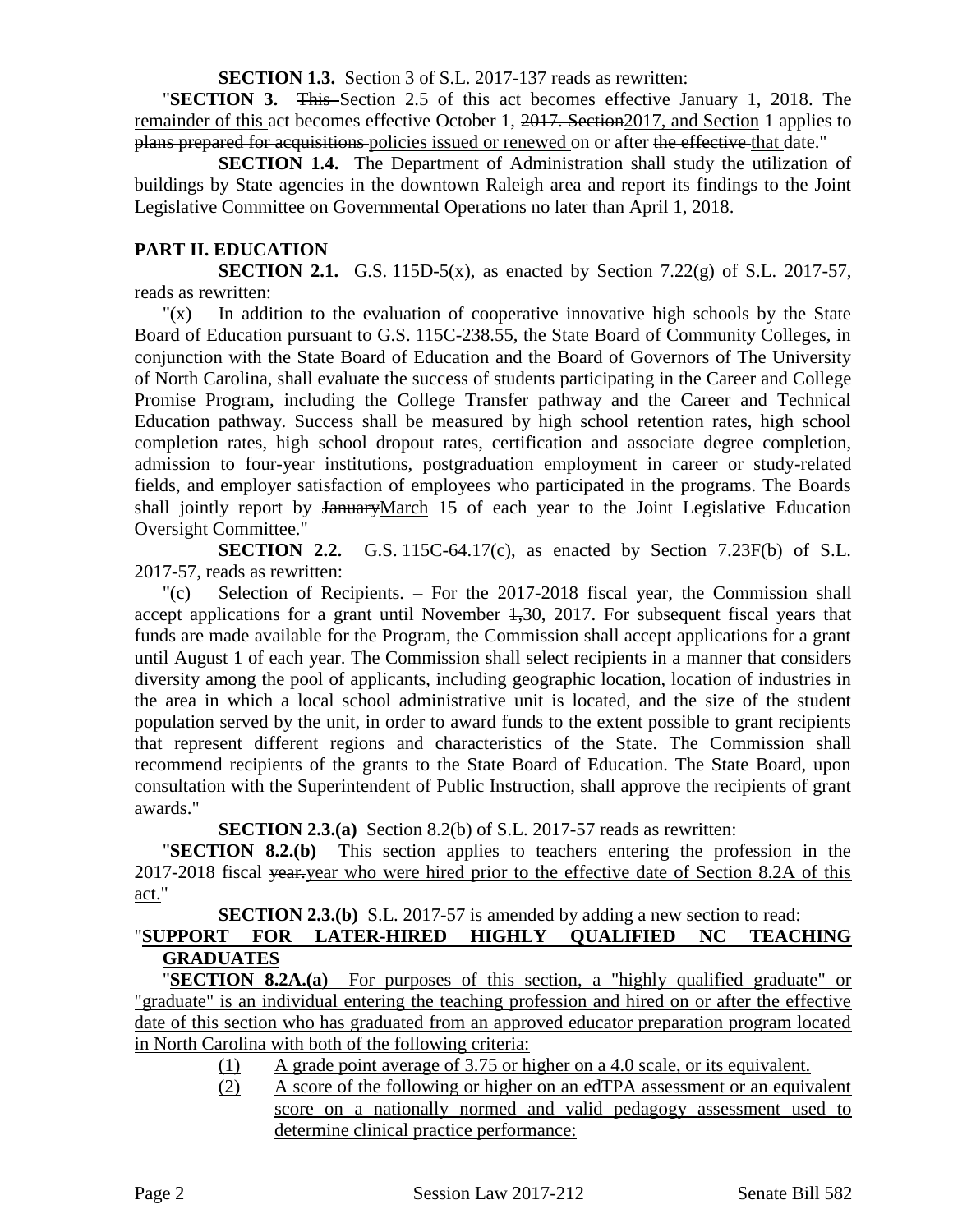- a. A score of 42 for the World Languages and Classical Languages edTPA assessment.
- b. A score of 57 for the Elementary Education edTPA assessment.
- c. A score of 48 for all other edTPA assessments.

Notwithstanding Section 8.1(a) of this act, a highly qualified graduate who is employed by a local board of education shall receive a salary supplement each month at the highest level for which the graduate qualifies, as follows:

- (1) A graduate accepts initial employment at a school identified as low-performing by the State Board of Education pursuant to G.S. 115C-105.37 shall receive a salary supplement during the graduate's first three years of employment as a teacher, without a break in service, equivalent to the difference between the State-funded salary of the graduate and the State-funded salary of a similarly situated teacher with three years of experience on the "A" Teachers salary schedule, as long as the graduate (i) remains teaching at the same school or (ii) accepts subsequent employment at another low-performing school or local school administrative unit identified as low-performing.
- (2) A graduate licensed and employed to teach in the areas of special education, science, technology, engineering, or mathematics shall receive a salary supplement during the graduate's first two years of employment as a teacher, without a break in service, equivalent to the difference between the State-funded salary of the graduate and the State-funded salary of a similarly situated teacher with two years of experience on the "A" Teachers salary schedule, as long as the graduate continues teaching in one of those areas.
- (3) All other graduates shall receive a salary supplement during the graduate's first year of employment as a teacher, without a break in service, equivalent to the difference between the State-funded salary of the graduate and the State-funded salary of a similarly situated teacher with one year of experience on the "A" Teachers salary schedule.

"**SECTION 8.2A.(b)** This section is effective when it becomes law and applies to teachers entering the profession in the 2017-2018 fiscal year hired on or after that date."

**SECTION 2.4.(a)** Section 8.3(c) of S.L. 2017-57 reads as rewritten:

"**SECTION 8.3.(c)** A principal compensated in accordance with this section for the 2017-2018 fiscal year shall receive an amount equal to the greater of the following:

- (1) The applicable amount determined pursuant to subsection (a) of this section.
- (2) For principals who were eligible for longevity in the 2016-2017 fiscal year, the sum of the following:
	- a. The salary the principal received in the 2016-2017 fiscal year pursuant to Section 9.1 or Section 9.2 of S.L. 2016-94.
	- b. The longevity that the principal would have received as provided for State employees under the North Carolina Human Resources Act for the 2016-2017 fiscal year based on the principal's current years of service.
- (3) For principals who were not eligible for longevity in the 2016-2017 school fiscal year, the salary the principal received in the 2016-2017 fiscal year pursuant to Section 9.1 or Section 9.2 of S.L. 2016-94."

**SECTION 2.4.(b)** Section 8.5(e) of S.L. 2017-57 reads as rewritten:

"**SECTION 8.5.(e)** An assistant principal compensated in accordance with this section for the 2017-2018 fiscal year shall receive an amount equal to the greater of the following:

> (1) The applicable amount determined pursuant to subsections (a) through (c) of this section.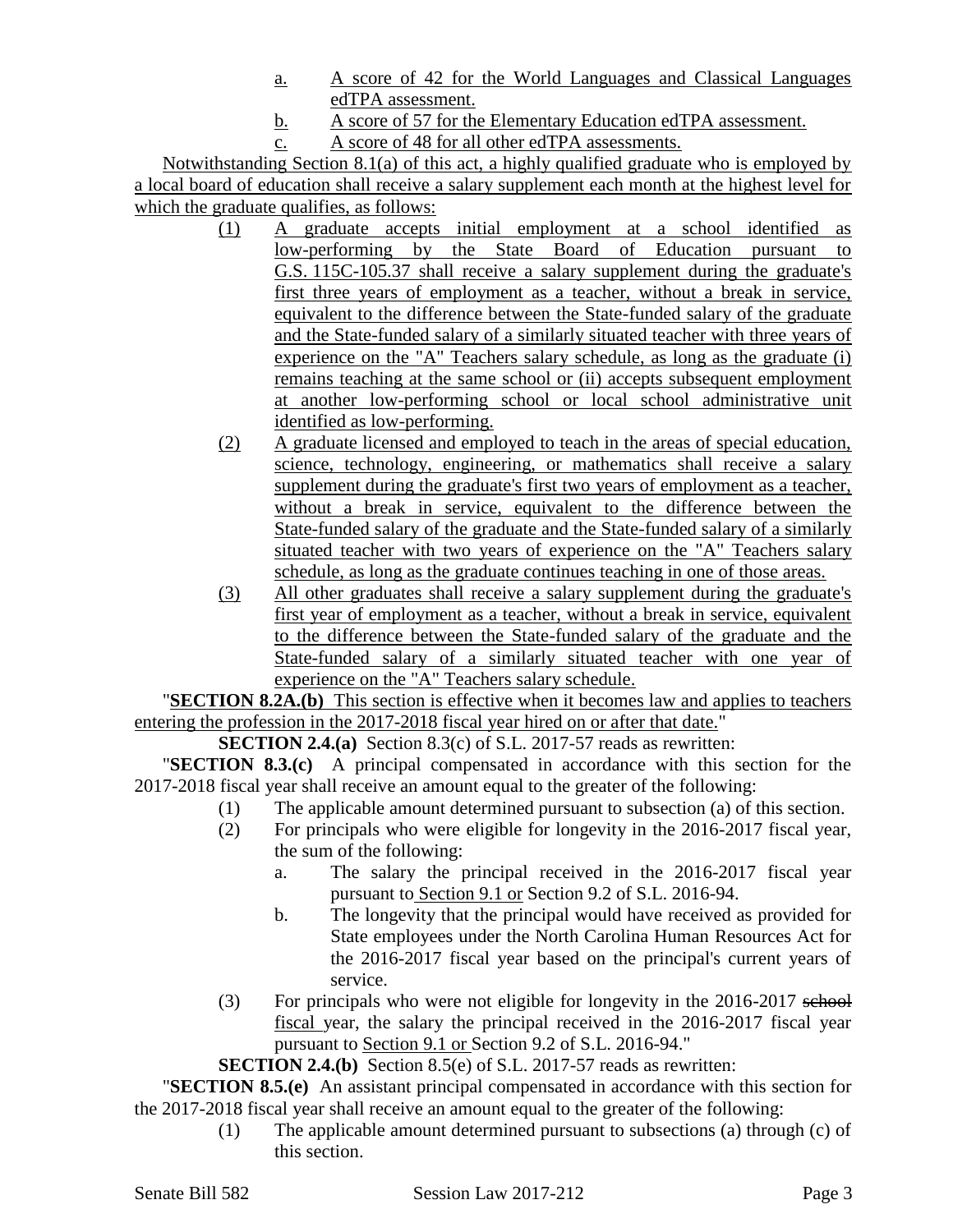- (2) For assistant principals who were eligible for longevity in the 2016-2017 fiscal year, the sum of the following:
	- a. The salary the assistant principal received in the 2016-2017 fiscal year pursuant to Section 9.1 or Section 9.2 of S.L. 2016-94.
	- b. The longevity that the assistant principal would have received as provided for State employees under the North Carolina Human Resources Act for the 2016-2017 fiscal year based on the assistant principal's current years of service.
- (3) For assistant principals who were not eligible for longevity in the 2016-2017 fiscal year, the salary the assistant principal received in the 2016-2017 fiscal year pursuant to Section 9.1 or Section 9.2 of S.L. 2016-94."

**SECTION 2.4.(c)** This section is effective when it becomes law and applies retroactively to July 1, 2017.

# **PART III. HEALTH AND HUMAN SERVICES**

**SECTION 3.1.** Section 12F.1 of S.L. 2016-94 reads as rewritten:

"**SECTION 12F.1.(a)** Definitions. – As used in this section, the following terms have the following meanings:

- (1) Department. The North Carolina Department of Health and Human Services.
- (2) FQHC. A federally qualified health center located in this State.
- (3) Prescriber. Anyone authorized to prescribe drugs pursuant to the laws of this State.
- (4) Program participant. An individual who (i) has been clinically assessed and diagnosed with opioid addiction, (ii) is selected by an FQHC to participate in the pilot program authorized by this section, and (iii) as part of the pilot program, receives the nonnarcotic, nonaddictive, extended-release, injectable formulation of opioid antagonist approved by the United States Food and Drug Administration for the prevention of relapse to opioid dependence.
- (5) Randomized control group member. An individual who (i) has been clinically assessed and diagnosed with opioid addiction, (ii) is selected by a FQHC to participate in the pilot program authorized by this section, and (iii) as part of the pilot program, does not receive the nonnarcotic, nonaddictive, extended-release, injectable formulation of opioid antagonist approved by the United States Food and Drug Administration for the prevention of relapse to opioid dependence.

"**SECTION 12F.1.(b)** Pilot Program. – The Department shall oversee the administration of a three-year pilot program to be conducted by designated FQHCs to address North Carolina's growing opioid addiction and overdose crisis. The goal of the pilot program is to study the effectiveness of combining behavioral therapy with the utilization of a nonnarcotic, nonaddictive, extended-release, injectable formulation of opioid antagonist approved by the United States Food and Drug Administration for the prevention of relapse to opioid dependence. In conducting the pilot program, selected FQHCs may collaborate with the Department, the North Carolina Institute of Medicine (NCIOM), and any other qualified entity or State agency that may be of assistance in accomplishing the objectives of the pilot program. Prior to the initiation of this pilot program, the Department shall, in collaboration with the NCIOM or any other qualified entity, determine the number of program participants and randomized control group members needed to participate in the pilot program in order to ensure sufficient statistical significance to support any conclusions about the effectiveness of the pilot program.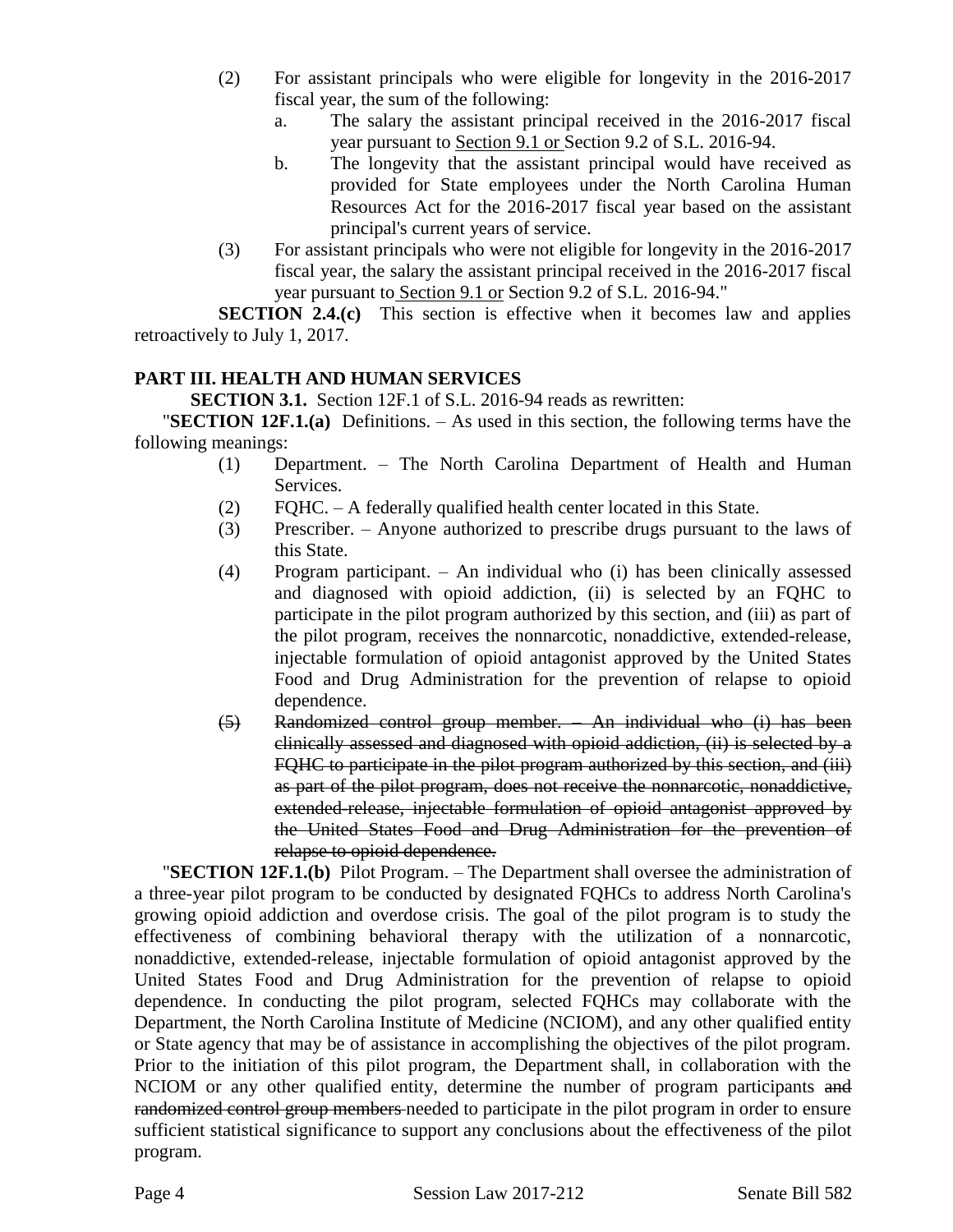"**SECTION 12F.1.(c)** Selection of Participating FQHCs. – Not later than 30 days after the effective date of this section, the Department shall select a minimum of three and not more than five FQHCs located in different areas of the State to participate in the pilot program authorized by this section, giving first priority to FQHCs that have received supplemental grant funds from the United States Department of Health and Human Services, Health Resources and Services Administration, for substance abuse service expansion with a focus on medication-assisted treatment in opioid use disorders.

"**SECTION 12F.1.(d)** Selection of Program Participants. – Not later than 60 days after the effective date of this section, the Department shall develop, in collaboration with the NCIOM or any other qualified entity, a methodology for selecting program participants and randomized control group members at each FQHC. Only individuals who have been clinically assessed and diagnosed with opioid addiction may be selected and treated as program participants and randomized control group members.participants. Individuals who have been referred from local criminal justice agencies may be selected as program participants and randomized control group members.participants.

"**SECTION 12F.1.(e)** Treatment Standards. – As a condition of participating in the pilot program authorized by this section, each FQHC shall sign a written participation agreement provided by the Department that requires the FQHC to adhere to at least all of the following treatment standards for the duration of its participation in the pilot program:

- (1) Treatment may be provided to program participants and randomized control group members only by a treatment provider who is affiliated with a participating FQHC.
- (2) Only individuals who have been clinically assessed and diagnosed with opioid addiction may be selected and treated as program participants and randomized control group members.participants.
- (3) Treatment providers at participating FQHCs shall do all of the following:
	- a. Provide treatment based on an integrated service delivery model that consists of the coordination of care between a prescriber and an addiction services provider.
	- b. Conduct any necessary additional professional, comprehensive substance use disorder and mental health diagnostic assessments of individuals under consideration for selection as pilot program participants to determine if they would benefit from substance use disorder treatment and monitoring.
	- c. Determine, based on the assessments described in sub-subdivision b. of this subdivision, the treatment needs of the program participants served by the treatment provider.
	- d. Develop individualized treatment goals and objectives for each program participant.
	- e. Provide program participants with access to medication-assisted treatment utilizing a nonnarcotic, nonaddictive, extended-release, injectable formulation of opioid antagonist.
	- f. In addition to medication-assisted treatment, provide program participants with other types of therapies, including behavioral therapies, outpatient programs, and community support, for opioid use disorder and any other disorders that are determined by the treatment provider to be co-occurring disorders.
	- g. In the case of medication-assisted treatment provided under the pilot program, a drug may be used only if it has been approved by the United States Food and Drug Administration for use in combination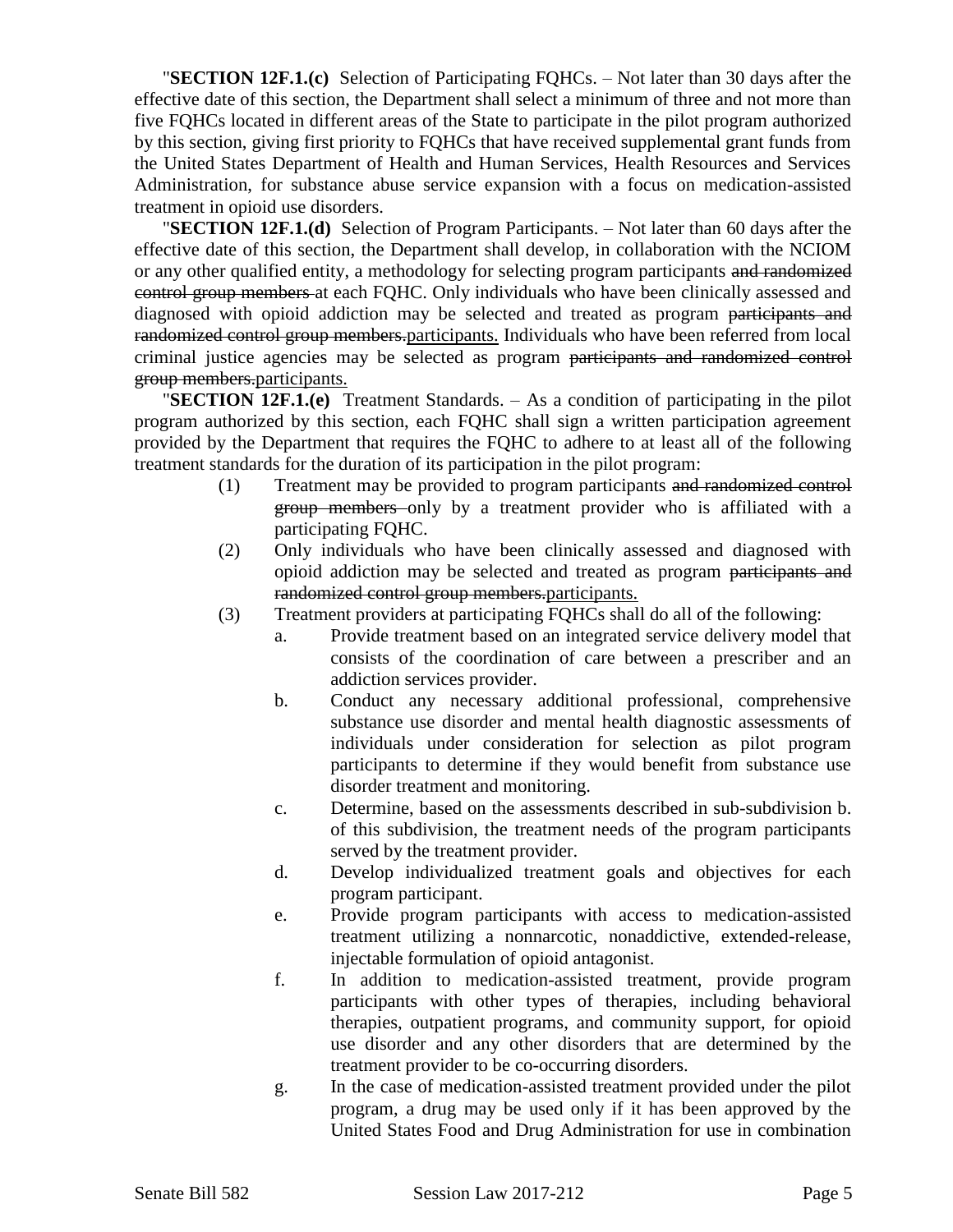with behavioral therapy for the prevention of relapse to opioid dependence.

- h. Comply with all applicable federal opioid treatment standards.
- i. Monitor the progress of program participants and randomized control group members through the use of regular drug testing, including urinalysis.

"**SECTION 12F.1.(f)** FQHC Reports. – No later than 60 days after the effective date of this section, the Department shall, in collaboration with the NCIOM or any other qualified entity, develop a standardized methodology for the collection of information on program participants and randomized control group members at each FQHC. As a condition of participating in the pilot program authorized by this section, each selected FQHC must agree to follow this standardized methodology for (i) collecting information on program participants and randomized control group members and (ii) annually reporting that information to the Department, in the format prescribed by the Department. The annual report shall include at least all of the following information, in the format prescribed by the Department:

- (1) For each program participant and randomized control group member,participant, that individual's age, sex, and length of treatment. This information shall be reported to the Department in a manner that does not disclose personally identifying information about program participants and randomized control group members.participants.
- (2) The total number of program participants and the total number of randomized control group members who successfully transitioned to opioid abstinence for a minimum of 30 days, 60 days, 90 days, six months, 12 months, and 18 months.
- (3) A comparison of program participants to the randomized control group members.
- (4)(3) The amount of State appropriations expended on a per program participant basis at each participating FQHC.

"**SECTION 12F.1.(g)** Evaluation of Pilot Program. – By November 1, 2020, the Department shall conduct and submit to the Joint Legislative Oversight Committee on Health and Human Services a comprehensive evaluation of the effectiveness of this pilot program in addressing North Carolina's growing opioid addiction and overdose crisis. The Department may contract with an institution of higher education or other qualified entity with expertise in evaluating programs similar to the pilot program authorized by this section. The comprehensive evaluation shall include whether this pilot program was successful as measured by at least all of the following:

- (1) The total number of program participants who successfully transitioned to opioid abstinence for a minimum of 30 days, 60 days, 90 days, six months, 12 months, and 18 months.
- (2) A comparison of the program participants to the randomized control group members.
- $(3)(2)$  A cost-benefit analysis of the pilot program.

"**SECTION 12F.1.(h)** Expiration. – The pilot program conducted at each selected FQHC shall expire no later than three years after the date of its commencement at that particular FQHC.

"**SECTION 12F.1.(i)** Funds in the amount of five hundred thousand dollars (\$500,000) from the federal Substance Abuse Prevention and Treatment Block Grant shall be allocated to the Department of Health and Human Services, Division of Mental Health, Developmental Disabilities, and Substance Abuse Services, for the 2016-2017 fiscal year. These funds shall be allocated to the FQHCs selected to participate in the pilot program authorized by this section on a per program participant basis to offset the cost of the following services: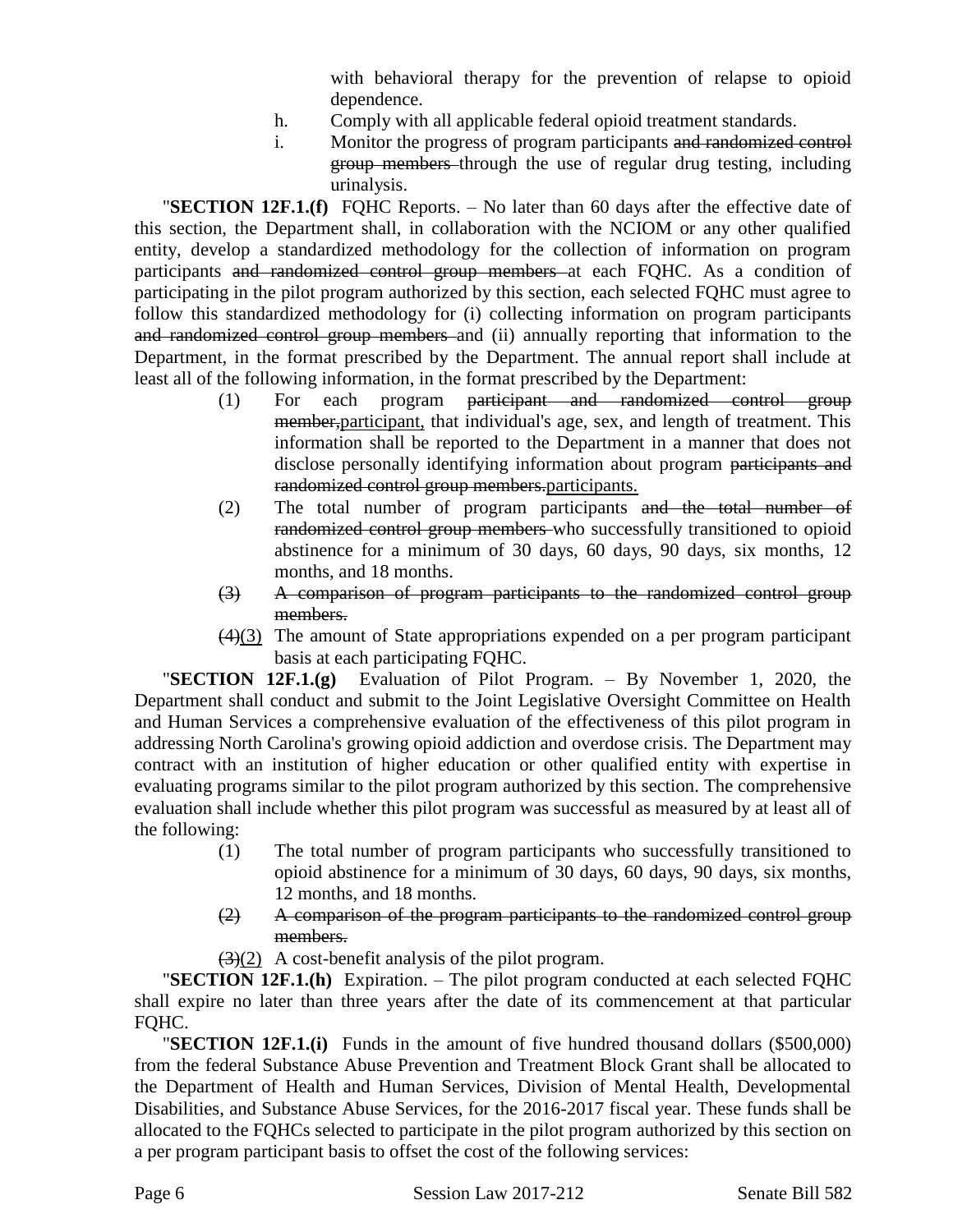- (1) Medication dispensed to program participants.
- (2) Provider fees for services rendered to program participants.
- (3) Up to 14 days of detoxification services.
- (4) Behavioral therapy for program participants.
- (5) Drug testing and monitoring of program participants.

"**SECTION 12F.1.(j)** Subsection (i) of this section becomes effective July 1, 2016. The remainder of this section is effective when it becomes law."

**SECTION 3.2.(a)** G.S. 147-86.70(b)(1) reads as rewritten:

- "(b) Definitions. The following definitions apply in this section:
	- (1) ABLE account. An account established and owned by an eligible individual and maintained under this Article. A parent, guardian, guardian or agent under a power of attorney may act on behalf of an account owner."

**SECTION 3.2.(b)** G.S. 147-86.71 reads as rewritten:

### "**§ 147-86.71. ABLE Program.**

- (b) Accounts. The following provisions apply to an ABLE account:
	- (1) An account owner or contributor may establish an account by making an initial contribution to the ABLE Program Trust, signing an application form approved by the Board or its designee, and naming the designated beneficiary. If the contributor is not the account owner, the account owner or the account owner's parent, guardian, trustee, or agent shall also sign the application form."

…

…

(d) Limitations. – The Board, in administering the ABLE Program Trust, shall ensure each of the following:

> … (9) A trustee parent, trustee, or guardian appointed as a signatory of an ABLE account does not have or acquire any beneficial interest in the account and administers the account for the benefit of the designated beneficiary."

**SECTION 3.3.** Section 11F.9 of S.L. 2017-57 reads as rewritten:

"**SECTION 11F.9.(a)** Of the funds appropriated to the Department of Health and Human Services, Division of Mental Health, Developmental Disabilities, and Substance Abuse Services, the sum of one hundred fifty thousand dollars (\$150,000) in nonrecurring funds for the 2017-2018 fiscal year and the sum of three hundred thousand dollars (\$300,000) in nonrecurring funds for the 2018-2019 fiscal year shall be used to develop and implement an adult and pediatric traumatic brain injury pilot program. The Department of Health and Human Services, Division of Mental Health, Developmental Disabilities, and Substance Abuse Services, shall establish an adult and pediatric traumatic brain injury pilot program, to be conducted at not less than three and not more than five trauma hospitals licensed in this State. The purpose of the pilot program is to increase compliance with internationally approved evidence-based treatment guidelines for severe adult and pediatric traumatic brain injury in order to reduce patient mortality, improve patient level of recovery, and reduce long-term care costs.

"**SECTION 11F.9.(b)** The Department of Health and Human Services shall establish up to three program sites to implement the adult and pediatric traumatic brain injury pilot program authorized by this section, all of which shall be trauma hospitals. Each program site shall be awarded up to one hundred thousand dollars (\$100,000) for the development and implementation of an interactive quality assessment and quality assurance clinical decision support tool to provide real-time, evidence-based medical care guidance for intensive care unit patients with severe adult or pediatric traumatic brain injury.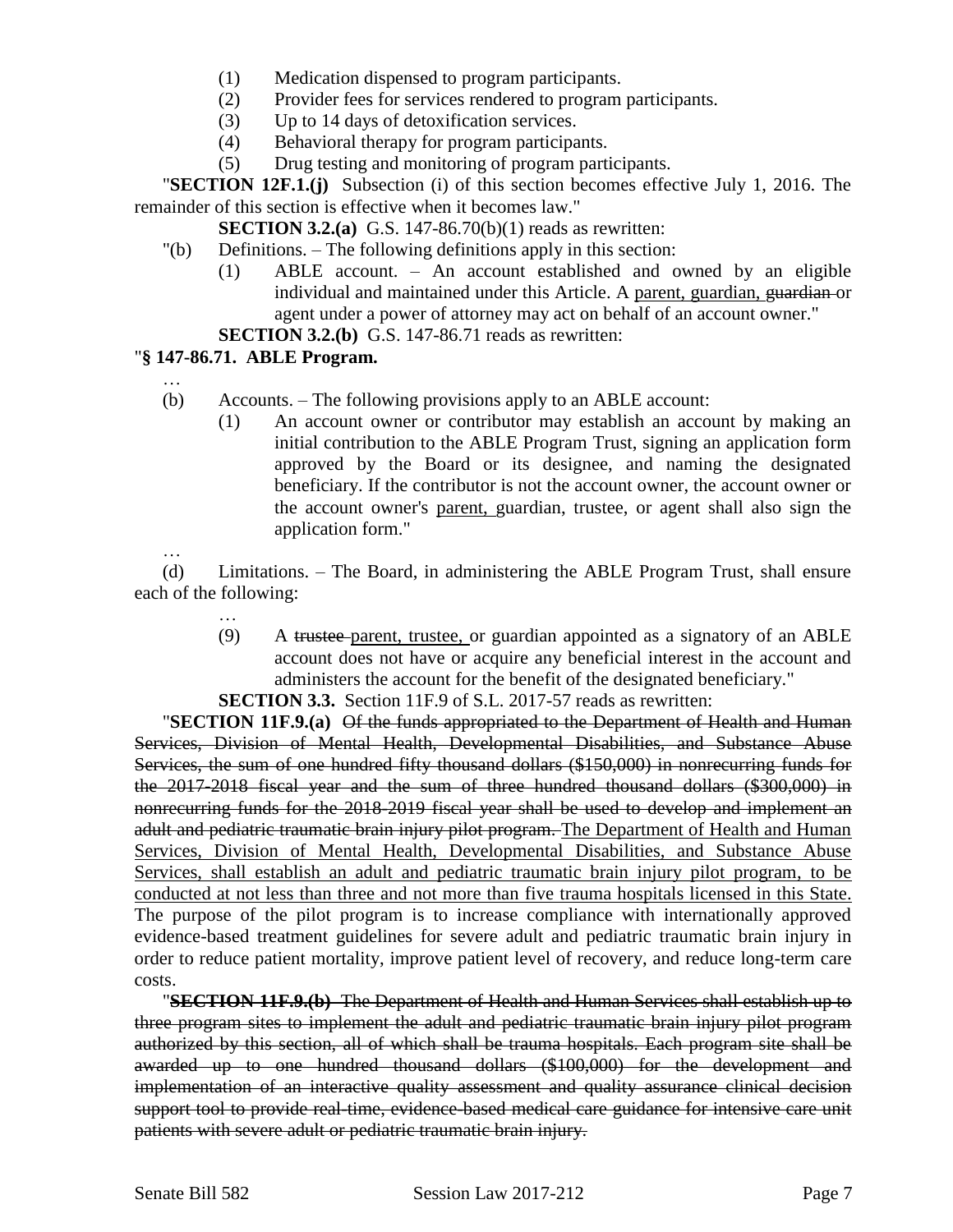"**SECTION 11F.9.(c)(b)** The Department of Health and Human Services shall contract with a private entity to assist participating trauma hospitals in implementing the tool described in subsection (b) of this section. Of the funds appropriated in this act to the Department of Health and Human Services, Division of Mental Health, Developmental Disabilities, and Substance Abuse Services, the sum of one hundred fifty thousand dollars (\$150,000) in nonrecurring funds for the 2017-2018 fiscal year and the sum of three hundred thousand dollars (\$300,000) in nonrecurring funds for the 2018-2019 fiscal year shall be used to enter into a contract with an independent entity to operate the pilot program authorized by this section. In so doing, the Department of Health and Human Services, Division of Mental Health, Developmental Disabilities, and Substance Abuse Services, shall select an independent entity that has (i) developed software for an interactive quality assessment and quality assurance clinical decision support tool that provides real-time, evidence-based medical care guidance for intensive care unit patients with severe adult or pediatric traumatic brain injury and (ii) prior experience assisting trauma hospitals in other states in implementing this software. In consideration for payments made to the independent entity under the contract, the independent entity shall assume responsibility for all of the following:

- (1) Initiating and operating the pilot program, including the selection of not less than three and not more than five trauma hospitals licensed in this State to serve as pilot program sites.
- (2) Assisting participating trauma hospitals in implementing the software developed by the independent entity for use as an interactive quality assessment and quality assurance clinical decision support tool to provide real-time, evidence-based medical care guidance for intensive care unit patients with severe adult or pediatric traumatic brain injury. In providing such implementation assistance, the private-independent entity shall utilize the treatment guidelines and practice recommendations that have been peer reviewed and approved by the American Association of Neurological Surgeons and are recognized as the current standard of care for individuals with severe traumatic brain injury.

"**SECTION 11F.9.(d)(c)** By February 1, 2018, the Department of Health and Human Services shall submit a progress report on the development and implementation of the pilot program authorized by this section to the Joint Legislative Oversight Committee on Health and Human Services and the Fiscal Research Division.

"**SECTION 11F.9.(e)(d)** By January 7, 2019, the Department of Health and Human Services shall submit a final report of the pilot program authorized by this section to the Joint Legislative Oversight Committee on Health and Human Services and the Fiscal Research Division. At a minimum, the final report shall include all of the following:

- (1) The number and outcome of patients served at each program site, broken down by patient age and county of origin.
- (2) A breakdown of expenditures at each program site by type of service.
- (2) An estimate of the cost to expand the program incrementally and statewide.
- (3) An estimate of any potential savings of State funds associated with expansion of the program.
- (4) If expansion of the program is recommended, a time line for expanding the program."

**SECTION 3.4.** Part XI of S.L. 2017-57 is amended by adding a new section to

# "**FUNDS FOR THE TOWN OF BOLTON**

"**SECTION 11D.3A.** Notwithstanding any other provision of law or descriptive language to the contrary in the Committee Report described in Section 39.2 of this act, nonrecurring funds appropriated in this act to the Department of Health and Human Services, Division of

read: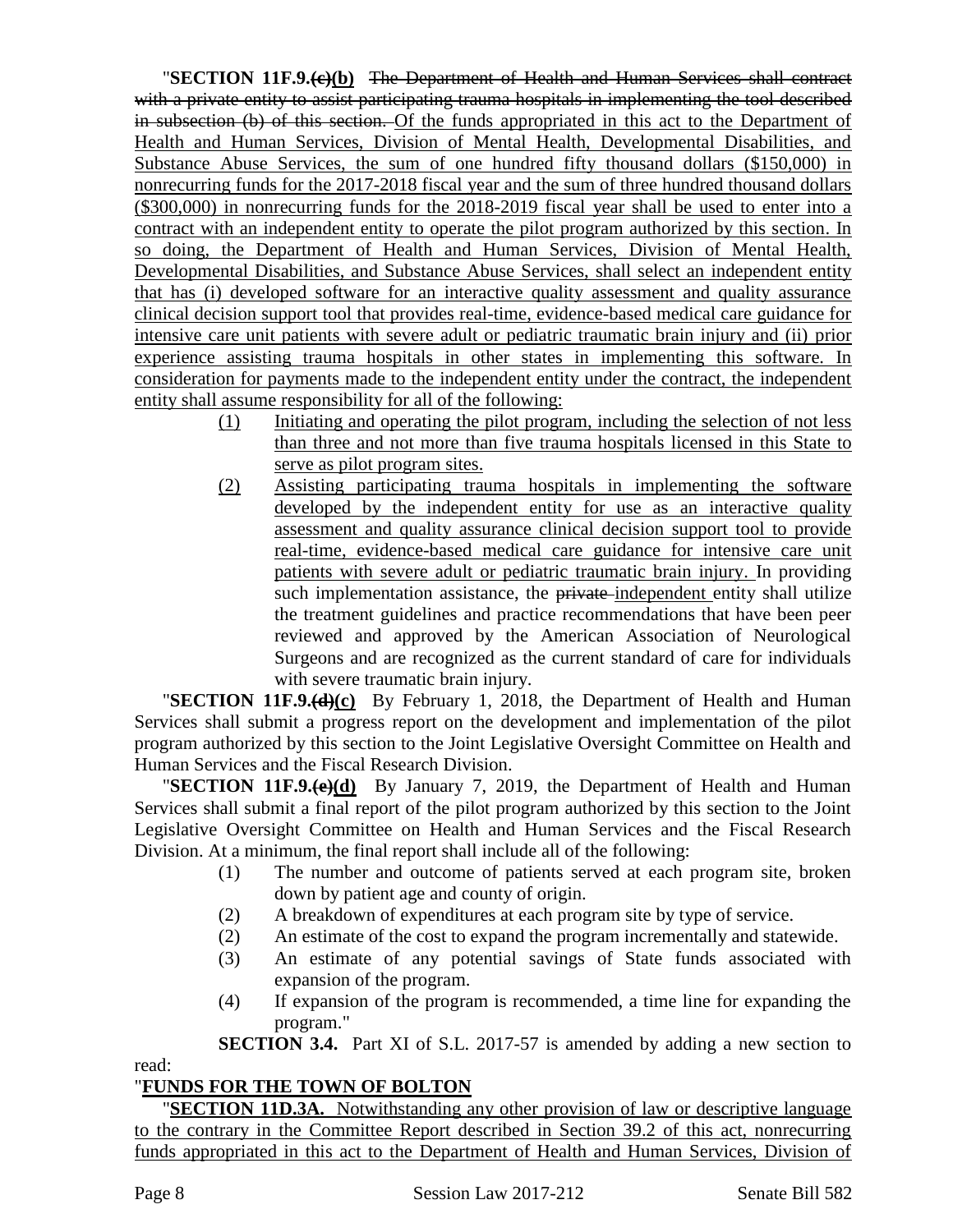Aging and Adult Services, for the 2017-2018 fiscal year for allocation to the Bolton Senior Center shall instead be allocated to the Town of Bolton."

#### **PART IV. AGRICULTURE AND NATURAL AND ECONOMIC RESOURCES**

**SECTION 4.1.** Section 15.9A of S.L. 2017-57 reads as rewritten:

"**SECTION 15.9A.** The funds appropriated in this act to the Department of Commerce as a grant-in-aid to the Town of Haw River shall be used to provide grants, loans, or both for a historic mill renovation project. In addition to the provisions governing reporting, oversight, and administration of grant funds contained in G.S. 143C-6-23, the Town of Haw River shall enter into an agreement with any subgrantee entity receiving funds. funds (recipient). The agreement shall contain, at a minimum, (i) a provision that funds received under the agreement may be used only for mill rehabilitation purposes, (ii) a provision allowing the Town of Haw River to inspect all records of the subgrantee-recipient that may be used to confirm compliance with the agreement, (iii) a provision establishing methods for determining compliance with the agreement, and (iv) a provision requiring recapture or repayment of all grant-funds if the subgrantee recipient fails to comply with the terms of the agreement. In the event of a violation of the agreement, the Town of Haw River shall take action to recapture all grantrecoup all funds. The Town may retain up to twenty percent (20%) of the funds described in this section for the historic mill renovation project for infrastructure improvements necessary for and directly related to the project. For purposes of this section, the phrase "infrastructure improvements" is defined as street improvements, site improvements, including site utilities, sidewalks, parking, hardscape products, costs for demolition, engineering, and architecture, and fixtures for any spaces in the historic mill renovation project leased and used by the Town. The Commerce Finance Center shall, in cooperation with the Town of Haw River, conduct an annual review of the mill restoration project and shall submit a report to the Joint Legislative Oversight Committee on Agriculture and Natural and Economic Resources and the Fiscal Research Division on April 1 each year beginning April 1, 2021, until project completion."

**SECTION 4.2.** Section 13.22 of S.L. 2017-57, as amended by Section 4.2 of S.L. 2017-197, reads as rewritten:

"**SECTION 13.22.(a)** The following allocations are made from funds appropriated by this act to the Division of Water Infrastructure of the Department of Environmental Quality for water and sewer infrastructure grants:

- (4) The sum of one hundred thousand dollars (\$100,000) for the 2017-2018 fiscal year to Davidson County for the Wil-Cox bridge sewer expansion.to be allocated as follows:
	- a. Fifty thousand dollars (\$50,000) for a sewer project.
	- b. Notwithstanding any other provision of this section or Chapter 159G of the General Statutes to the contrary, fifty thousand dollars (\$50,000) for preservation and restoration work on the Wil-Cox bridge.

…."

…

**SECTION 4.3.** Section 15.14B(c) of S.L. 2014-100 reads as rewritten:

"**SECTION 15.14B.(c)** This section becomes effective January 1, 2015, and expires July 1, 2020.2015. The Secretary shall not award a grant for any qualifying expenses for which a taxpayer receives a tax credit under G.S. 105-130.47 or G.S. 105-151.29."

**SECTION 4.4.** Section 10.24 of S.L. 2017-57 reads as rewritten:

"…

"**SECTION 10.24.(e)** The Committee shall develop a business plan for the Food Processing Research Center at the North Carolina Research Campus (Center) to implement. The business plan required by this subsection shall include processes for designing and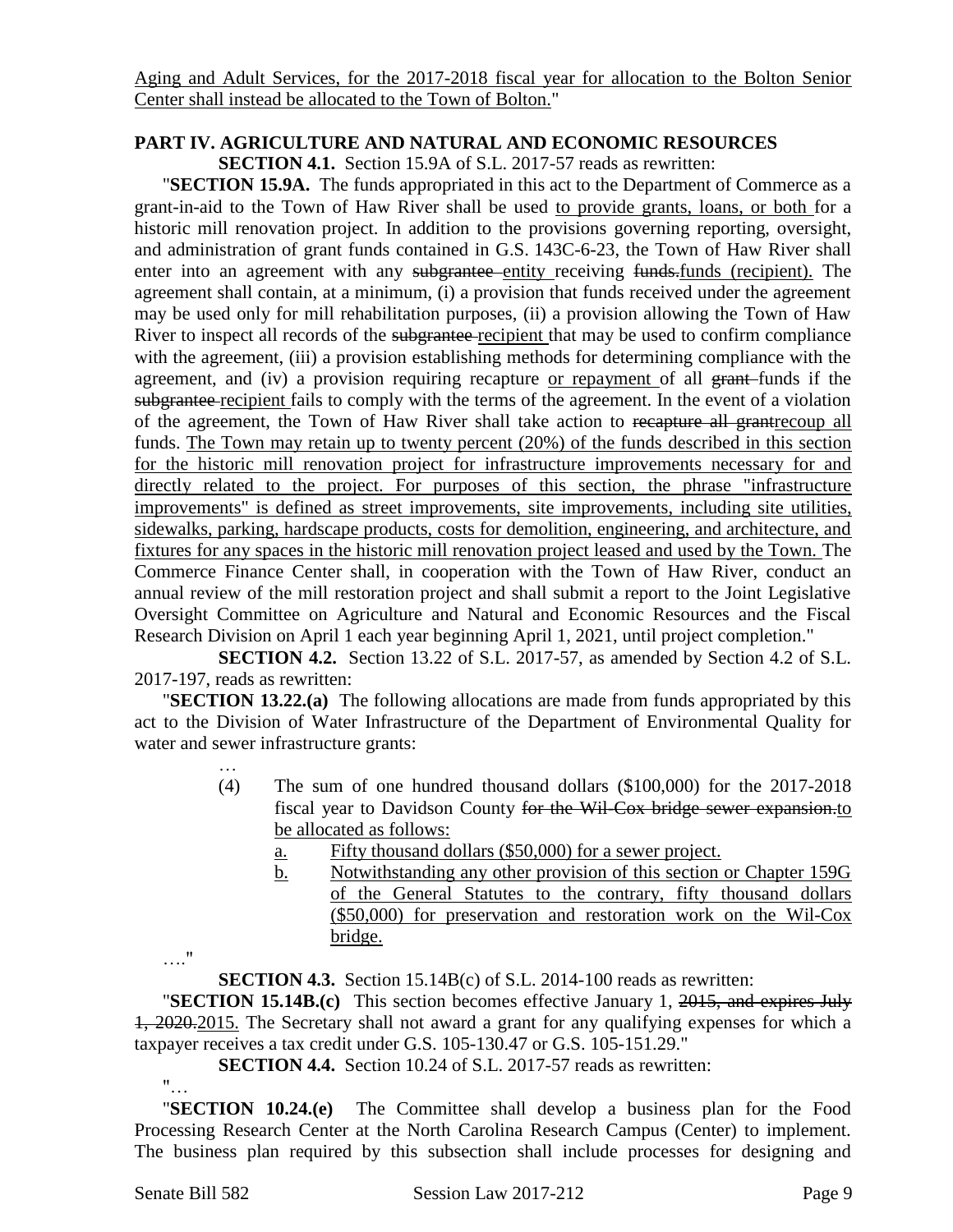marketing the Center. Of the funds appropriated in this act to North Carolina State University for the Center, the University shall allocate not more than the sum of one hundred thousand dollars (\$100,000) in nonrecurring funds for the 2017-2018 fiscal year to the Committee to cover costs incurred by the Committee in developing a business plan required under this subsection. The business plan required under this subsection shall ensure all of the following:

- (1) The financial stability for the Center, including sources and uses for funds to operate the facility and maintain equipment for the Center.
- (2) The creation and implementation of revenue models that can be used to support the expenses of the facility with the goal of positioning the facility to ultimately cease to need State funds for continued operations.
- (3) The creation and implementation of policies that protect the State's investment in the initiative and provide for a return to the taxpayers by increasing job opportunities, private sector investment, and increased markets for value-added agricultural products.
- (4) Any other provision the Committee deems necessary to carry out the intent and accomplish the goals established in this section.

Upon completion of the business plan required under this subsection, the Committee shall submit the business plan to the University.

"**SECTION 10.24.(f)** No less than 30 days prior to expending or encumbering any other funds provided in this act to the University for the Center, the University shall submit the business plan required under subsection (e) of this section to the Joint Legislative Commission on Government Operations. The business plan required under subsection (e) of this section is binding, and the University shall not deviate from the plan without having the plan amended by the Committee, which may adopt amendments by a majority vote.

…."

**SECTION 4.5.(a)** Of the funds appropriated in S.L. 2017-57 to the Wildlife Resources Commission, an additional fifty thousand dollars (\$50,000) in recurring funds is allocated to the Outdoor Heritage Advisory Council to provide support for the operation of the Council, including the salaries and benefits of Council personnel.

**SECTION 4.5.(b)** Part 36 of Article 7 of Chapter 143B of the General Statutes is amended by adding a new section to read:

## "**§ 143B-344.62. Outdoor Heritage Advisory Council – executive director; staff.**

The Council may, subject to appropriations or other funds that accrue to it, employ an executive director to carry out the day-to-day responsibilities and business of the Council. The executive director shall serve at the pleasure of the Council. The executive director, also subject to appropriations or other funds that accrue to the Council, may hire additional staff and consultants to assist in the discharge of the executive director's responsibilities, as determined by the Council."

**SECTION 4.6.(a)** G.S. 97-2(2) reads as rewritten:

"(2) Employee. – The term "employee" means every person engaged in an employment under any appointment or contract of hire or apprenticeship, express or implied, oral or written, including aliens, and also minors, whether lawfully or unlawfully employed, but excluding persons whose employment is both casual and not in the course of the trade, business, profession, or occupation of his employer, and as relating to those so employed by the State, the term "employee" shall include all officers and employees of the State, including such as are elected by the people, or by the General Assembly, or appointed by the Governor to serve on a per diem, part-time or fee basis, either with or without the confirmation of the Senate; as relating to municipal corporations and political subdivisions of the State, the term "employee" shall include all officers and employees thereof,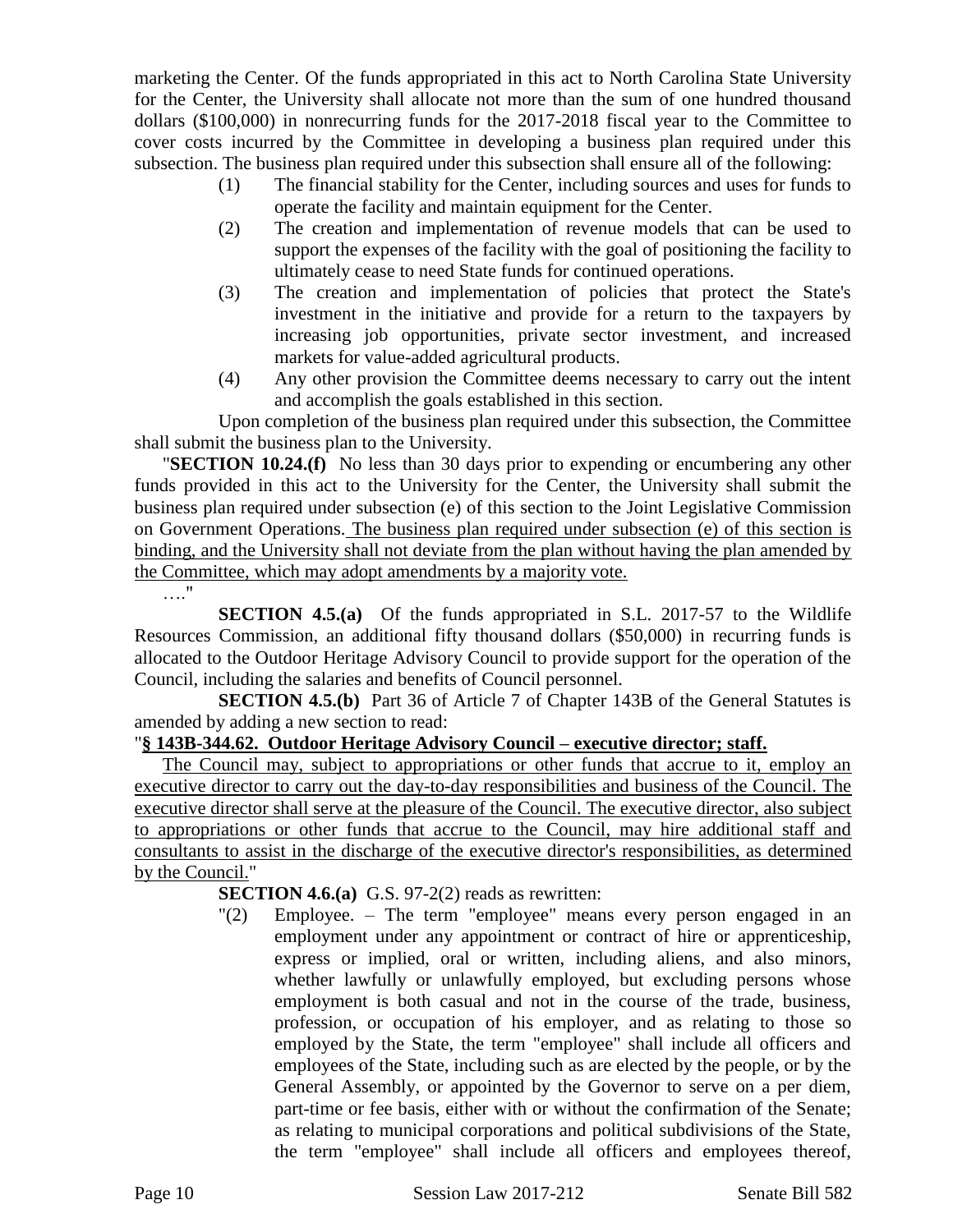including such as are elected by the people. The term "employee" shall include members of the North Carolina National Guard while on State active duty under orders of the Governor and members of the North Carolina State Defense Militia while on State active duty under orders of the Governor. The term "employee" shall include deputy sheriffs and all persons acting in the capacity of deputy sheriffs, whether appointed by the sheriff or by the governing body of the county and whether serving on a fee basis or on a salary basis, or whether deputy sheriffs serving upon a full-time basis or a part-time basis, and including deputy sheriffs appointed to serve in an emergency, but as to those so appointed, only during the continuation of the emergency. The sheriff shall furnish to the board of county commissioners a complete list of all deputy sheriffs named or appointed by him immediately after their appointment and notify the board of commissioners of any changes made therein promptly after such changes are made. Any reference to an employee who has been injured shall, when the employee is dead, include also the employee's legal representative, dependents, and other persons to whom compensation may be payable: Provided, further, that any employee, as herein defined, of a municipality, county, or of the State of North Carolina, while engaged in the discharge of the employee's official duty outside the jurisdictional or territorial limits of the municipality, county, or the State of North Carolina and while acting pursuant to authorization or instruction from any superior officer, shall have the same rights under this Article as if such duty or activity were performed within the territorial boundary limits of their employer.

Except as otherwise provided herein, every executive officer elected or appointed and empowered in accordance with the charter and bylaws of a corporation shall be considered as an employee of such corporation under this Article.

Any such executive officer of a corporation may, notwithstanding any other provision of this Article, be exempt from the coverage of the corporation's insurance contract by such corporation's specifically excluding such executive officer in such contract of insurance, and the exclusion to remove such executive officer from the coverage shall continue for the period such contract of insurance is in effect, and during such period such executive officers thus exempted from the coverage of the insurance contract shall not be employees of such corporation under this Article.

All county agricultural extension service employees who do not receive official federal appointments as employees of the United States Department of Agriculture and who are field faculty members with professional rank as designated in the memorandum of understanding between the North Carolina Agricultural Extension Service, North Carolina State University, A & T State University, and the boards of county commissioners shall be deemed to be employees of the State of North Carolina. All other county agricultural extension service employees paid from State or county funds shall be deemed to be employees of the county board of commissioners in the county in which the employee is employed for purposes of workers' compensation.

The term "employee" shall also include members of the Civil Air Patrol currently certified pursuant to G.S. 143B-1031(a) when performing duties in the course and scope of a State-approved mission pursuant to Subpart C of Part 5 of Article 13 of Chapter 143B of the General Statutes.

Senate Bill 582 Session Law 2017-212 Page 11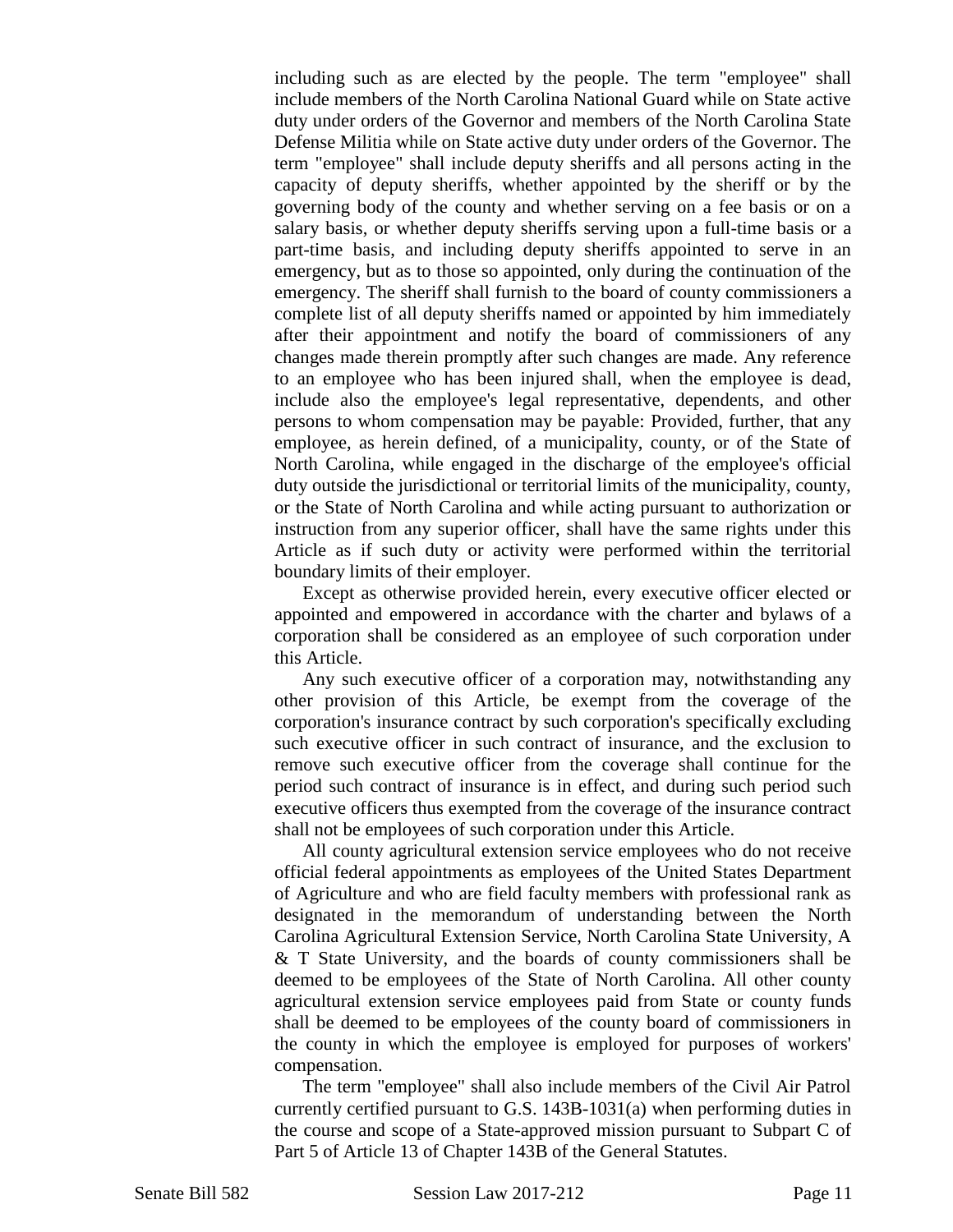"Employee" shall not include any person performing voluntary service as a ski patrolman who receives no compensation for such services other than meals or lodging or the use of ski tow or ski lift facilities or any combination thereof.

"Employee" shall not include any person elected or appointed and empowered as an executive officer, director, or committee member under the charter, articles, or bylaws of a nonprofit corporation subject to Chapter 47A, 47C, 47F, 55A, or 59B of the General Statutes, or any organization exempt from federal income tax under section  $501(c)(3)$  of the Internal Revenue Code, who performs only voluntary service for the nonprofit corporation, provided that the person receives no remuneration for the voluntary service other than reasonable reimbursement for expenses incurred in connection with the voluntary service. When a nonprofit corporation as described herein employs one or more persons who do receive remuneration other than reasonable reimbursement for expenses, then any volunteer officers, directors, or committee members excluded from the definition of "employee" by operation of this paragraph shall be counted as employees for the sole purpose of determining the number of persons regularly employed in the same business or establishment pursuant to G.S. 97-2(1). Other than for the limited purpose of determining the number of persons regularly employed in the same business or establishment, such volunteer nonprofit officers, directors, or committee members shall not be "employees" under the Act. Nothing herein shall prohibit a nonprofit corporation as described herein from voluntarily electing to provide for workers' compensation benefits in the manner provided in G.S. 97-93 for volunteer officers, directors, or committee members excluded from the definition of "employee" by operation of this paragraph. This paragraph shall not apply to any volunteer firefighter, volunteer member of an organized rescue squad, an authorized pickup firefighter when that individual is engaged in emergency fire suppression activities for the North Carolina Forest Service, a duly appointed and sworn member of an auxiliary police department organized pursuant to G.S. 160A-282, or a senior member of the State Civil Air Patrol functioning under Subpart C of Part 5 of Article 13 of Chapter 143B of the General Statutes, even if such person is elected or appointed and empowered as an executive officer, director, or committee member under the charter, articles, or bylaws of a nonprofit corporation as described herein.

Any sole proprietor or partner of a business or any member of a limited liability company may elect to be included as an employee under the workers' compensation coverage of such business if he is actively engaged in the operation of the business and if the insurer is notified of his election to be so included. Any such sole proprietor or partner or member of a limited liability company shall, upon such election, be entitled to employee benefits and be subject to employee responsibilities prescribed in this Article.

"Employee" shall include an authorized pickup firefighter of the North Carolina Forest Service of the Department of Agriculture and Consumer Services when that individual is engaged in emergency fire suppression activities for the North Carolina Forest Service. As used in this section, "authorized pickup firefighter" means an individual who has completed required fire suppression training as a wildland firefighter and who is available as needed by the North Carolina Forest Service for emergency fire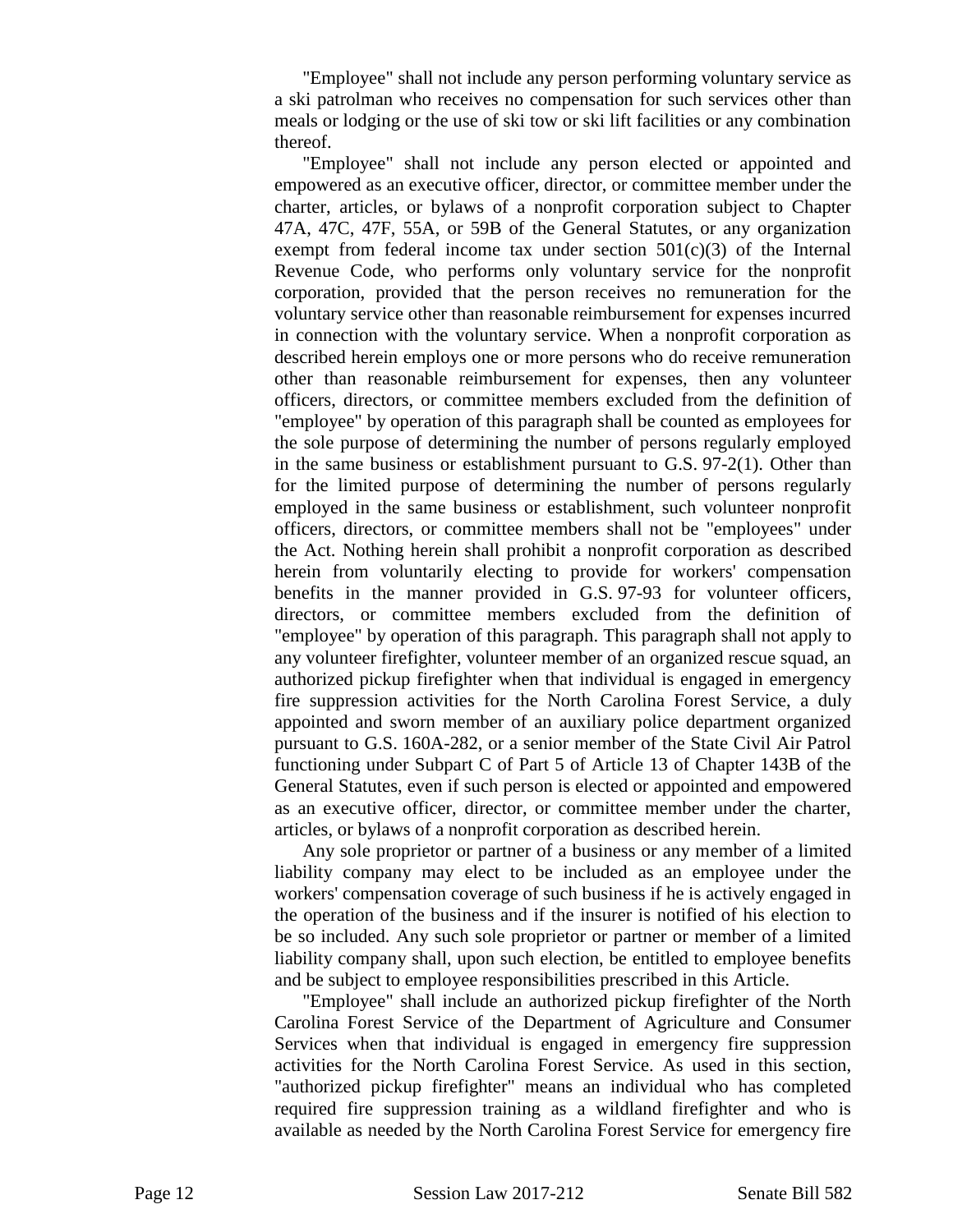suppression activities, including immediate dispatch to wildfires and standby for initial attack on fires during periods of high fire danger.

It shall be a rebuttable presumption that the term "employee" shall not include any person performing services in the sale of newspapers or magazines to ultimate consumers under an arrangement whereby the newspapers or magazines are to be sold by that person at a fixed price and the person's compensation is based on the retention of the excess of the fixed price over the amount at which the newspapers or magazines are charged to the person."

**SECTION 4.6.(b)** This section becomes effective January 1, 2018.

**SECTION 4.7.(a)** Section 15.8(a) of S.L. 2017-57, as amended by Section 4.8(a) of S.L. 2017-197, reads as rewritten:

"**SECTION 15.8.(a)** Of the funds appropriated in this act to the Rural Economic Development Division of the Department of Commerce, the sum of five million eight-seven hundred seventy-five thousand dollars  $(*5,875,000)(\$5,775,000)$  in nonrecurring funds for the 2017-2018 fiscal year shall be used to provide grants-in-aid for downtown revitalization projects for each of the following counties and municipalities in the following amounts:

- (7) One hundred thousand dollars (\$100,000) each to the City of Archdale, the City of Asheboro, the Village of Clemmons, the unincorporated community of Cliffside in Rutherford County, the Town of Emerald Isle, the City of Hendersonville, the City of Kannapolis, the Town of Kernersville, the City of Lumberton, the Town of Oakboro, the Town of Old Fort, the Town of Pembroke, the City of Randleman, the City of Roxboro, the City of Trinity, and the Town of Troy, and the Town of Yadkinville.Troy.
- …."

…

**SECTION 4.7.(b)** Section 15.8 of S.L. 2017-57 is amended by adding new subsections to read:

"**SECTION 15.8.(f)** Of the funds appropriated in this act to the Rural Economic Development Division of the Department of Commerce, the sum of twenty-five thousand dollars (\$25,000) in nonrecurring funds for the 2017-2018 fiscal year shall be used to provide a grant-in-aid to the Town of Dover to be used for parks and recreation projects.

"**SECTION 15.8.(g)** Notwithstanding G.S. 143B-472.127, of the funds appropriated in this act to the Rural Economic Development Division of the Department of Commerce, the sum of seventy-five thousand dollars (\$75,000) in nonrecurring funds for the 2017-2018 fiscal year shall be used to provide a grant-in-aid to Lincoln County for the Voice Interoperability Plan for Emergency Responders network."

**SECTION 4.8.(a)** G.S. 143B-293.2(a1) reads as rewritten:

"(a1) Members Selection. – The North Carolina Oil and Gas Commission shall consist of nine members appointed as follows:

- (3) One appointed by the General Assembly upon recommendation of the Speaker of the House of Representatives in conformance with G.S. 120-121, who is a representativemember of a nongovernmental conservation interest.
- … (5) One appointed by the General Assembly upon recommendation of the President Pro Tempore of the Senate in conformance with G.S. 120-121, who is a representativemember of a nongovernmental conservation interest. …."

**SECTION 4.8.(b)** This section applies to appointments made on or after the effective date of this act.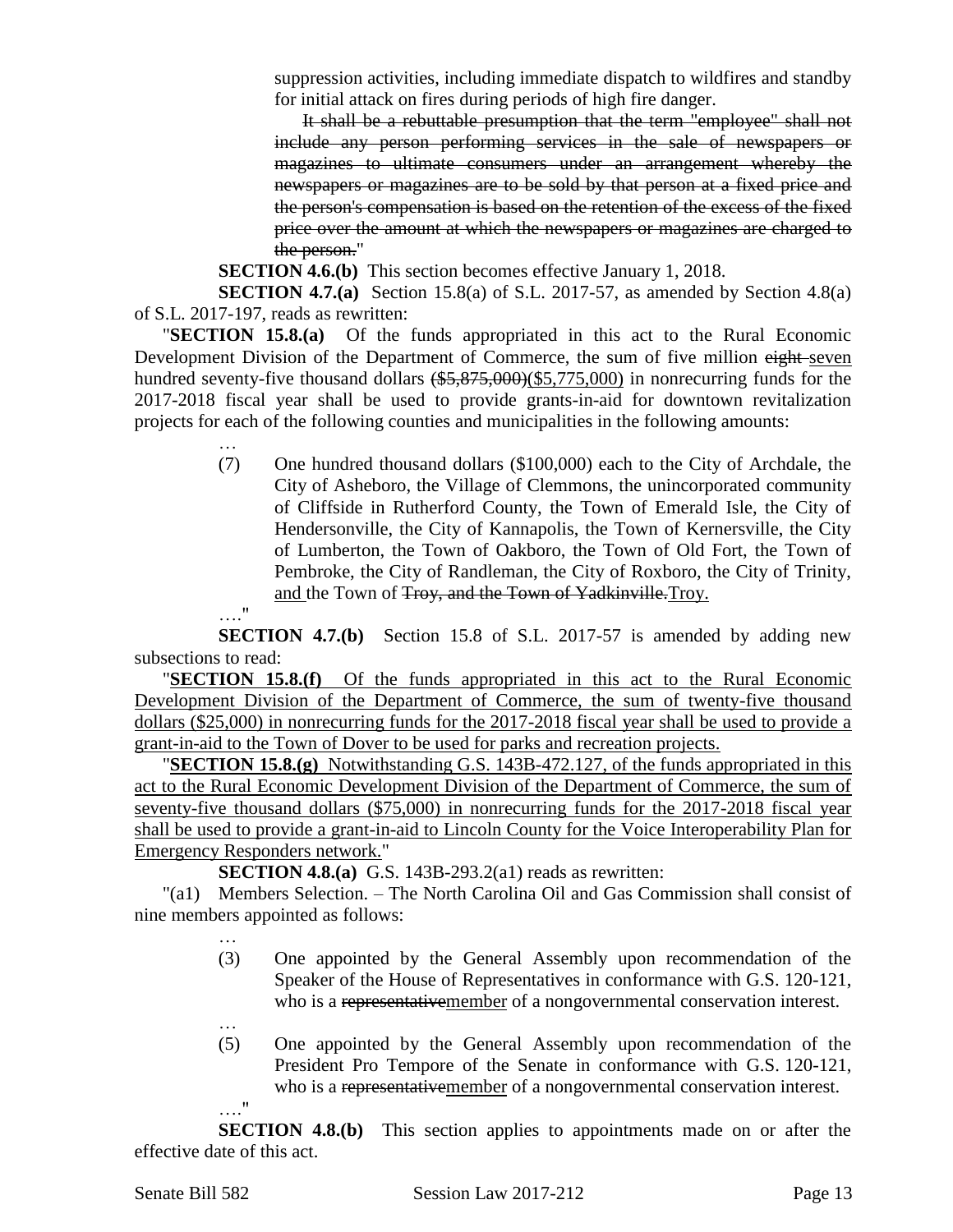**SECTION 4.9.** Section 14.19 of S.L. 2017-57 reads as rewritten:

"**SECTION 14.19.** Of the funds appropriated by this act to the Division of North Carolina Aquariums in the North Carolina Department of Natural and Cultural Resources, the sum of three hundred thousand dollars (\$300,000) in nonrecurring funds for the 2017-2018 fiscal year is allocated for planning and permitting of Blake Farms satellite aquarium area in Scotts Hill, North Carolina, and the Division is authorized to expend funds for this purpose.to engage architects and other program consultants to (i) collaborate with Blake Farms to design and permit the building housing the satellite aquarium area and (ii) produce schematic, design, and final construction documents for the satellite aquarium area."

**SECTION 4.10.(a)** Section 37.2(e) of S.L. 2016-94, as amended by Section 36.3(g) of S.L. 2017-57, reads as rewritten:

"**SECTION 37.2.(e)** Notwithstanding any provision of law to the contrary, funds appropriated for a water resources development project shall be used to provide no more than fifty percent (50%) of the nonfederal portion of funds for the project. This subsection applies to funds appropriated in this act and to funds appropriated prior to the 2015-2017 fiscal biennium that are unencumbered and proposed for reallocation to provide the nonfederal portion of funds for water resources development projects. The limitation on fund usage contained in this subsection applies only to projects in which a local government or local governments participate. This subsection shall not apply to, and there shall be no local match required for, any of the following, notwithstanding any other provision of law:

- (1) The Environmental Quality Incentives Program. Furthermore, Section 36.3(e) of S.L. 2013-360, Section 36.2(e) of S.L. 2014-100, and Section 31.3(e) of S.L. 2015-241 shall not apply to funds made available as part of the Environmental Quality Incentives Program in any fiscal year. Any Funds appropriated during the 2015-2017 biennium and any remaining balance of funds appropriated prior to the 2015-2017 fiscal biennium for Environmental Quality Incentives Program projects shall be paid out to each of the original grantees for the full grant award amount, except that the Secretary may retain ten percent (10%) of the State share of funding until the Natural Resources Conservation Service of the United States Department of Agriculture has provided a final practice approval for the project.
- …"

**SECTION 4.10.(b)** G.S. 143-215.72(d) reads as rewritten:

"(d) The following procedures apply only to grants for the purpose set forth in G.S. 143-215.71(8):

- (1) A nongovernmental entity managing, administering, or executing the grant on behalf of a unit of local government may apply as a co-applicant for the grant and may be included as a responsible party on any required resolution issued by the unit of local government.
- (2) The Upon request signed by the grant applicant and co-applicant, the Department may shall make periodic payments to the co-applicant for its share of nonfederal costs of a project prior to receipt of a final practice approval from the Natural Resources Conservation Service if the grantee has submitted a certified reimbursement request or invoice."

# **PART V. JUSTICE AND PUBLIC SAFETY**

**SECTION 5.1.** G.S. 97-13 is amended by adding a new subsection to read:

 $\lceil (c_1) \rceil$  Certain Inmates. – Notwithstanding the thirty dollars (\$30.00) per week limit in subsection (c) of this section, the average weekly wage of inmates employed pursuant to the Prison Industry Enhancement Program shall be calculated pursuant to G.S. 97-2(5)." **SECTION 5.2.(a)** G.S. 114-2(1) reads as rewritten: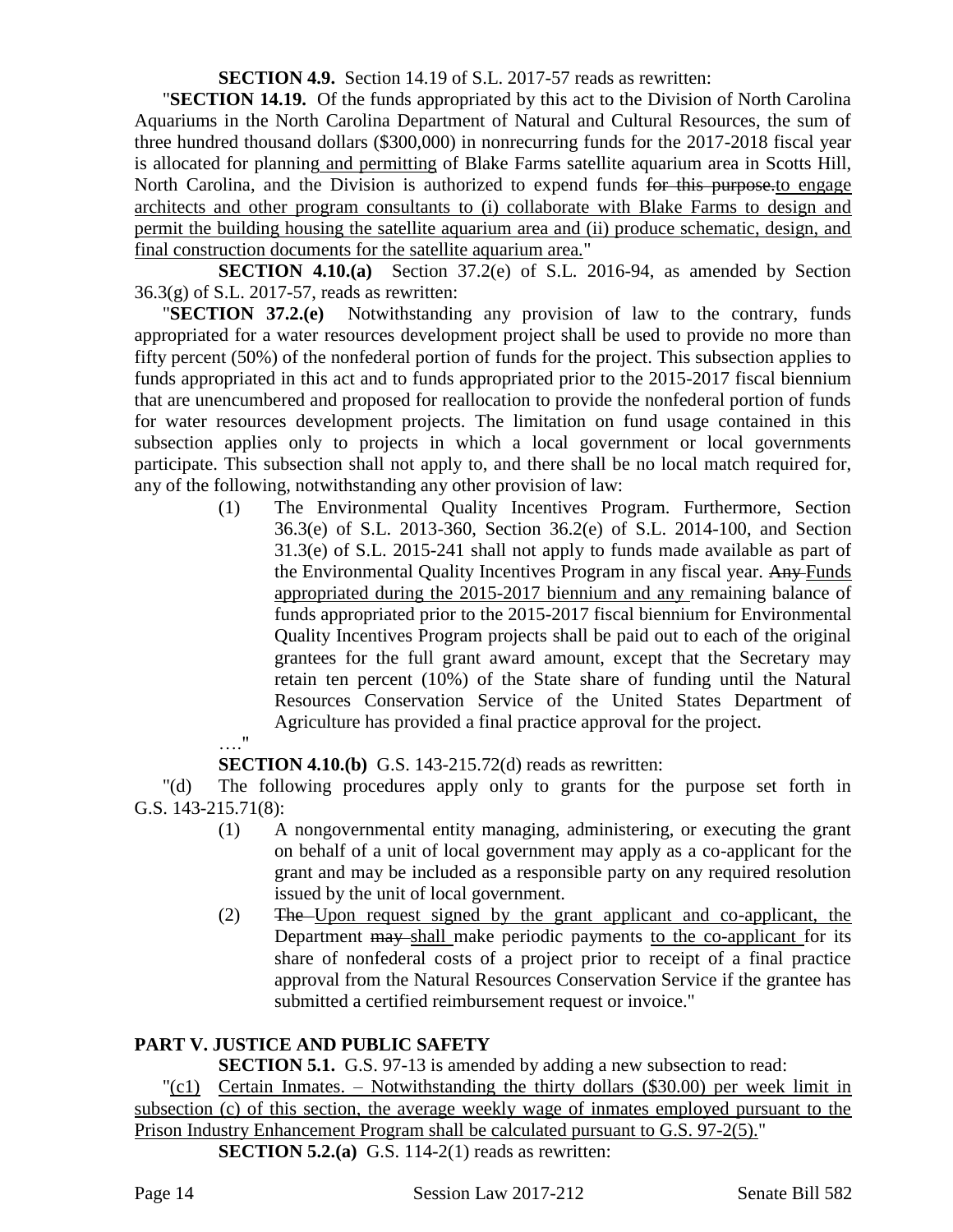"(1) To defend all actions in the appellate division in which the State shall be interested, or a party, and to appear for the State in any other court or tribunal in any cause or matter, civil or criminal, in which the State may be a party or interested. The duty to represent the State in criminal appeals shall not be delegated to any district attorney's office or any other entity."

**SECTION 5.2.(b)** G.S. 7A-61 reads as rewritten:

## "**§ 7A-61. Duties of district attorney.**

The district attorney shall prepare the trial dockets, prosecute in a timely manner in the name of the State all criminal actions and infractions requiring prosecution in the superior and district courts of histhe district attorney's prosecutorial district, district and advise the officers of justice in histhe district attorney's district. district, and perform such duties related to appeals to the Appellate Division from his district as the Attorney General may require. Effective January 1, 1971, the The district attorney shall also represent the State in juvenile cases in the superior and district courts in which the juvenile is represented by an attorney. The district attorney shall provide to the Attorney General any case files, records and additional information necessary for the Attorney General to conduct appeals to the Appellate Division for cases from the district attorney's prosecutorial district. The Attorney General shall not delegate to the district attorney, or any other entity, the duty to represent the State in criminal and juvenile appeals. Each district attorney shall devote his full time to the duties of his office and shall not engage in the private practice of law."

**SECTION 5.2.(c)** This section is effective July 1, 2017. It shall be the obligation of the Attorney General to work with each District Attorney to ensure that all criminal appeals delegated on or after July 1, 2017, to a District Attorney's office shall be properly returned to the Attorney General's office. Notwithstanding the previous two sentences, actions taken by the office of a District Attorney related to a criminal appeal delegated to that office on or after July 1, 2017, shall be deemed to have been taken with full legal authority to act on behalf of the State.

**SECTION 5.3.** Part XVII of S.L. 2017-57 is amended by adding a new section to read:

# "**DWI MISDEMEANOR CLARIFICATIONS/EXPERT TESTIMONY REVISIONS**

"**SECTION 17.8.(a)** G.S. 15-1 reads as rewritten:

## "**§ 15-1. Statute of limitations for misdemeanors.**

The crimes of deceit and malicious mischief, and the crime of petit larceny where the value of the property does not exceed five dollars (\$5.00), and all misdemeanors except malicious misdemeanors, shall be presented or found by the grand jury-charged within two years after the commission of the same, and not afterwards: Provided, that if any indictment found within that time pleading shall be defective, so that no judgment can be given thereon, another prosecution may be instituted for the same offense, within one year after the first shall have been abandoned by the State.""

## "**SECTION 17.8.(b)** G.S. 8C-1, Rule 702(a1), reads as rewritten: "**Rule 702. Testimony by experts.**

 $\alpha$   $\bf{A}$  witness, qualified under subsection  $\bf{a}$  of this section and with proper foundation, Notwithstanding any other provision of law, a witness may give expert testimony solely on the issue of impairment and not on the issue of specific alcohol concentration level relating to the following:

- (1) The results of a Horizontal Gaze Nystagmus (HGN) Test when the test is administered in accordance with the person's training by a person who has successfully completed training in HGN.
- (2) Whether a person was under the influence of one or more impairing substances, and the category of such impairing substance or substances. A

…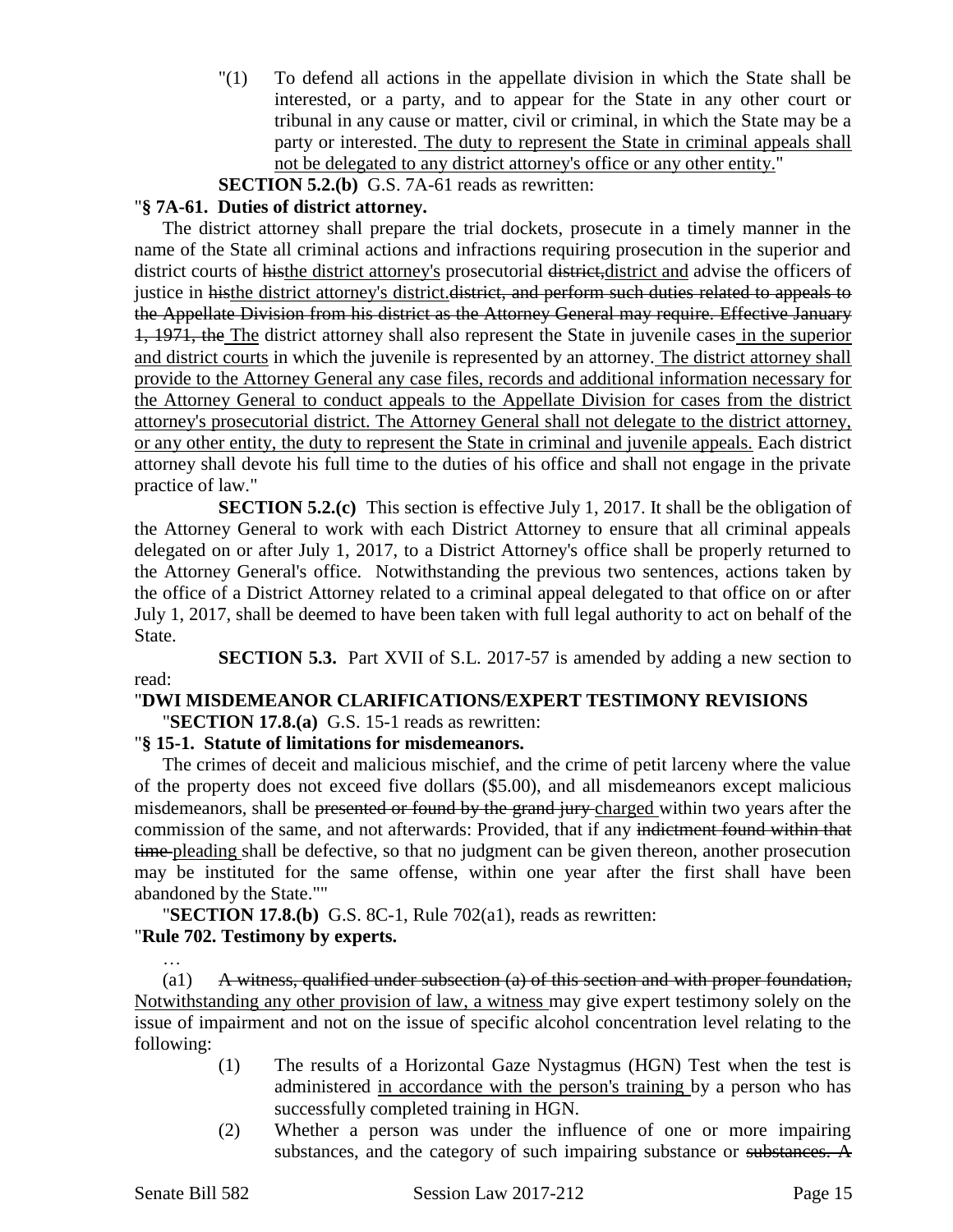witness who has received training and substances, if the witness holds a current certification as a Drug Recognition Expert, issued by the State Department of Health and Human Services, shall be qualified to give the testimony under this subdivision.Services."

"**SECTION 17.8.(c)** Subsection (a) of this section becomes effective December 1, 2017, and applies to offenses committed on or after that date. The remainder of the section is effective when it becomes law.""

### **PART VI. TRANSPORTATION**

**SECTION 6.1.** Section 34.28A(b) of S.L. 2017-57 reads as rewritten:

"**SECTION 34.28A.(b)** Submission of Analysis. – The Departments shall jointly submit the findings of the analysis required under subsection (a) of this section, including any legislative recommendations, to the Joint Legislative Transportation Oversight Committee and the Joint Legislative Oversight Committee on Agriculture and Natural and Economic Resources by FebruaryApril 1, 2018."

**SECTION 6.2.** Section 34.29 of S.L. 2017-57 reads as rewritten:

"**SECTION 34.29.** The Department of Transportation shall study the use of its new dredge vessel, the Dredge Manteo. As part of this study, the Department shall include (i) an approximation of the annual cost to the State to operate and maintain the dredge vessel and (ii) a plan to allow use of the dredge vessel by other State departments and agencies. The Department shall report its findings, including any recommended legislation, to the Joint Legislative Transportation Oversight Committee by December 1, 2017.April 1, 2018."

#### **PART VII. FINANCE**

**SECTION 7.1.(a)** G.S. 105-244.4(a), as enacted by S.L. 2017-204, reads as rewritten:

"(a) Reduction – The Secretary may reduce an assessment against a taxpayer who requests relief for State and local sales and use taxes in the amount as provided in this section and waive any penalties imposed as part of the assessment when the assessment is the result of an audit of the taxpayer by the Department and all of the following apply:

- (5) The taxpayer meets one of the following:
	- a. The taxpayer received a proposed assessment dated on or before August 15, 2017, did not file a request for review, paid the tax due, and files a written request with the Secretary no later than 120 days following the receipt of a proposed assessment on or before December 29, 2017, to request the amount of sales or use taxes be reduced as provided in this section citing the specific reasons therefor.
	- b. The taxpayer received a proposed assessment dated on or before September 30, 2017, timely filed a request for review, and files a written request with the Secretary on or before December 29, 2017, to request the amount of sales or use taxes be reduced as provided in this section citing the specific reasons therefor. The Department does not need to take further action on the taxpayer's request for review unless the taxpayer states in writing, when filing a request for reduction under this section, that the reduction does not resolve the taxpayer's objection to the proposed assessment and that the taxpayer wishes to continue the Departmental review.
	- $c.$  A The taxpayer who does not agree with a proposed assessment must also file receives a proposed assessment after September 30, 2017,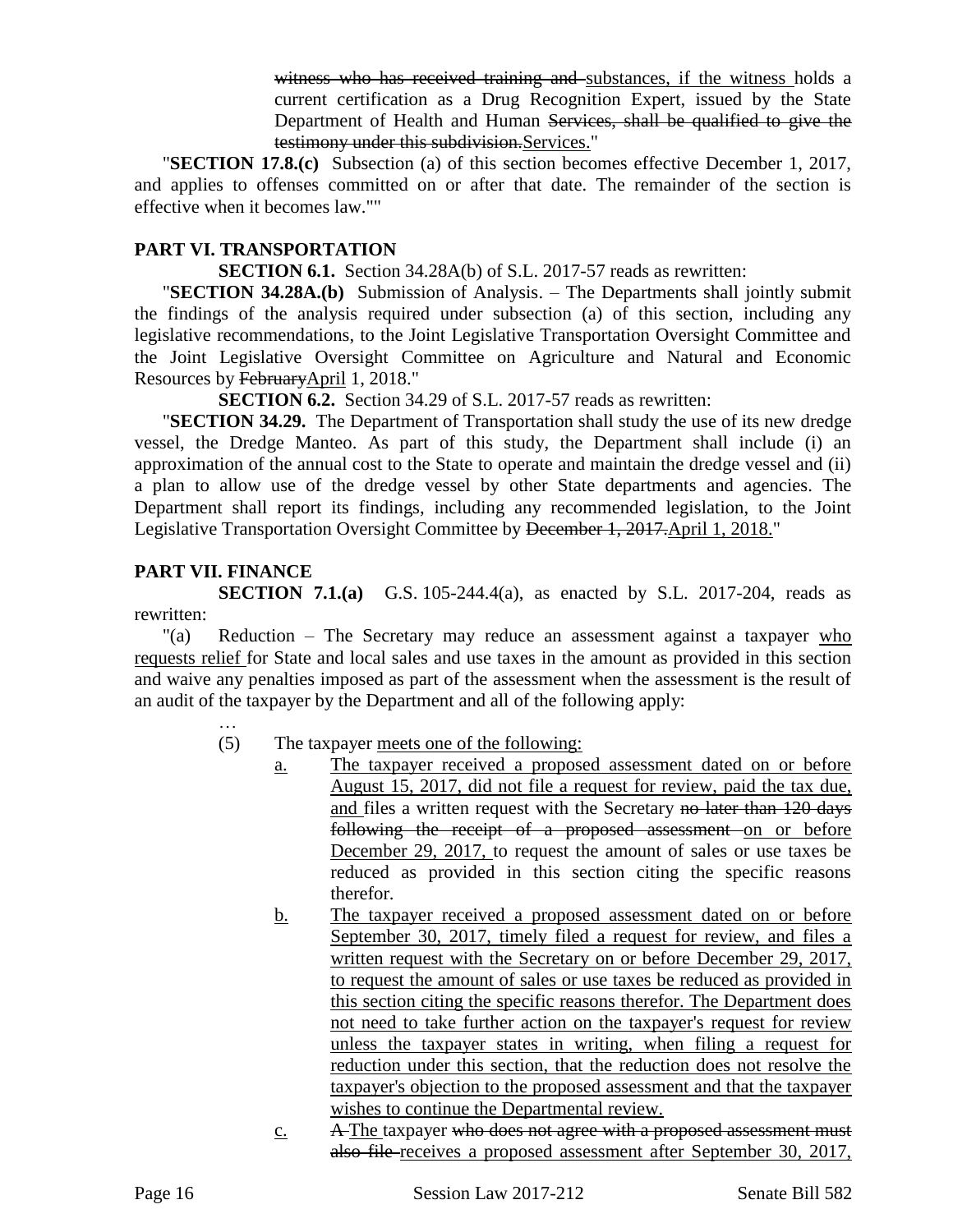and timely files a request for review within 120 days of the date of the notice of proposed assessment as provided in G.S. 105-241.11 in order for a request to reduce the amount of tax as allowed by this section to be considered by the Secretary and files a written request with the Secretary no later than 45 days from the date of the notice of the proposed assessment to request the amount of sales or use taxes be reduced as provided in this section citing the specific reasons therefor."

**SECTION 7.1.(b)** This section becomes effective August 11, 2017.

**SECTION 7.2.(a)** Section 38.8(a) of S.L. 2017-57 reads as rewritten:

"**SECTION 38.8.(a)** Article 5F of Chapter 105 of the General Statutes, G.S. 105-164.13(5a), and G.S. 105-163.13(57a)G.S. 105-164.13(57a) are repealed."

**SECTION 7.2.(b)** This section is effective when it becomes law and applies retroactively to sales made on or after July 1, 2017.

#### **PART VIII. AGENCY TECHNICAL CORRECTIONS**

**SECTION 8.1.** G.S. 18B-1114.1, as amended by Section 18 of S.L. 2017-87 and by Section 19 of S.L. 2017-108, reads as rewritten:

#### "**§ 18B-1114.1. Authorization of winery special event permit.**

(a) Authorization. – The holder of an unfortified winery permit, a limited winery permit, a viticulture/enology course authorization, or a wine producer permit may obtain a winery special permit allowing the winery or wine producer to give free tastings of its wine, and to sell its wine by the glass or in closed containers, at trade shows, conventions, shopping malls, wine festivals, street festivals, holiday festivals, agricultural festivals, farmers markets, balloon races, local fund-raisers, farmers markets, and other similar events approved by the Commission.

(b) Limitation. – A winery special event permit is valid only in a jurisdiction that has approved the establishment of ABC stores or has approved the sale of unfortified wine."

**SECTION 8.2.** G.S. 28A-2B-2 reads as rewritten:

#### "**§ 28A-2B-2. Venue.**

The venue for a petition under G.S. 28A-2B-1 is the county of this State in which the petitioner whose will or codicil is the subject of the petition is domiciled.resides."

**SECTION 8.3.** G.S. 28A-21-2, as amended by Section 10 of S.L. 2017-158, reads as rewritten:

#### "**§ 28A-21-2. Final accounts.**

(a) Unless the time for filing the final account has been extended by the clerk of superior court, the personal representative or collector must file the final account for settlement within one year after qualifying or within six months after receiving a State estate or inheritance tax release, or in the time period for filing an annual account pursuant to G.S. 28A-21-1, whichever is later. If no estate or inheritance tax return was required to be filed for the estate, the personal representative or collector shall so certify in the final account filed with the clerk of superior court. Such certification shall list the amount and value of all of the decedent's property, and with respect to real estate, its particular location within or outside the State, including any property transferred by the decedent over which the decedent had retained any interest, or any property transferred within three years prior to the date of the decedent's death, and after being filed and accepted by the clerk of superior court shall be prima facie evidence that such property is free of any State inheritance or State estate tax liability. The personal representative or collector shall produce vouchers for all payments or verified proof for all payments in lieu of vouchers. With the approval of the clerk of superior court, such account may be filed voluntarily at any time. In all cases, the accounting shall be reviewed, audited and recorded by the clerk of superior court in the manner prescribed in G.S. 28A-21-1.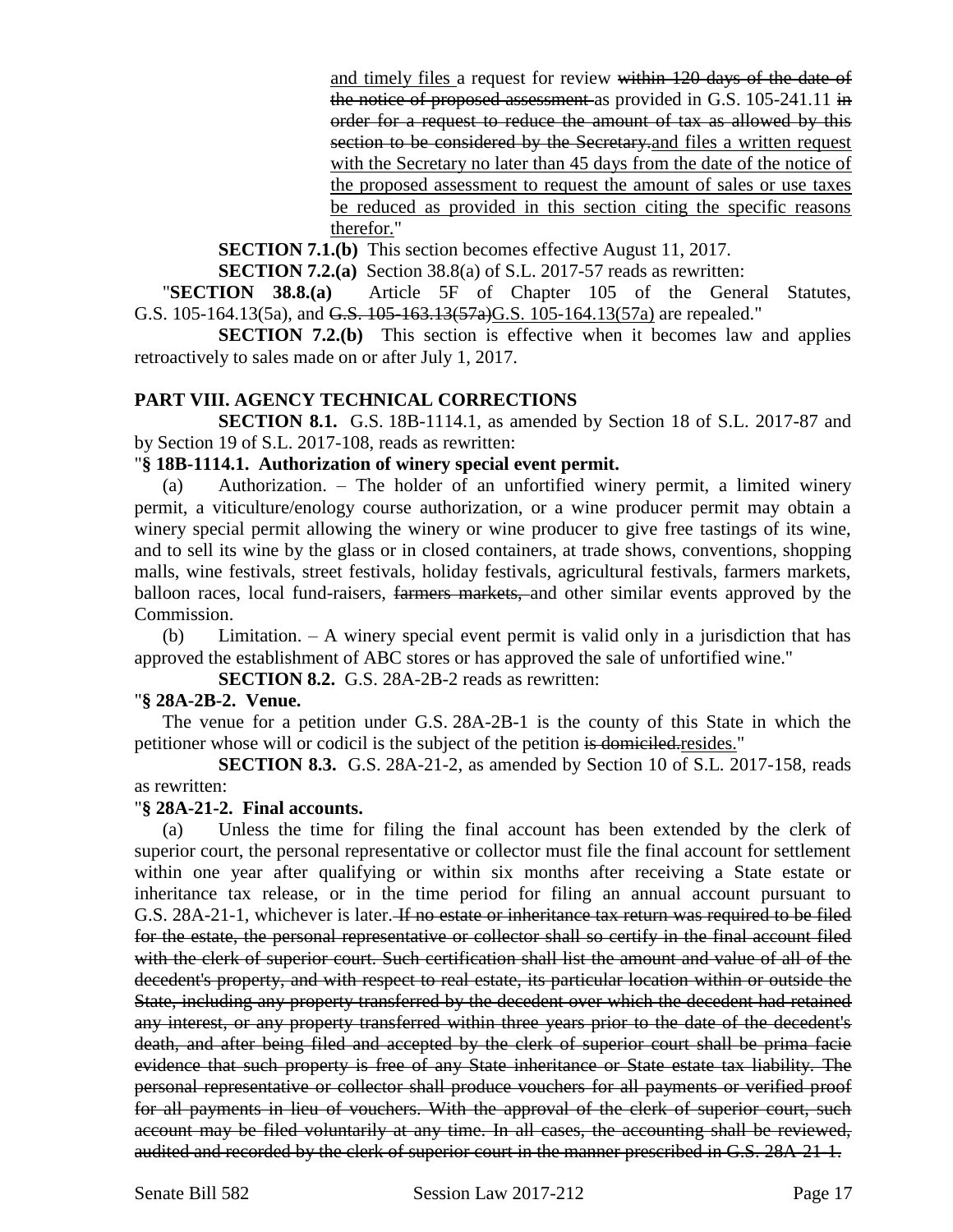(a1) If no estate or inheritance tax return was required to be filed for the estate, the personal representative or collector shall so certify in the final account filed with the clerk of superior court. Such certification shall list the amount and value of all of the decedent's property and, with respect to real estate, its particular location within or outside the State, including any property transferred by the decedent over which the decedent had retained any interest, or any property transferred within three years prior to the date of the decedent's death, and, after being filed and accepted by the clerk of superior court, shall be prima facie evidence that such property is free from any State inheritance or State estate tax liability. This subsection only applies to estates of decedents who died before January 1, 2013.

(a2) The personal representative or collector shall produce vouchers for all payments or verified proof for all payments in lieu of vouchers. With the approval of the clerk of superior court, such account may be filed voluntarily at any time. In all cases, the accounting shall be reviewed, audited, and recorded by the clerk of superior court in the manner prescribed by G.S. 28A-21-1.

(b) Except as provided in subsection (a), after the date specified in the general notice to creditors as provided for in G.S. 28A-14-1, if all of the debts and other claims against the estate of the decedent duly presented and legally owing have been paid in the case of a solvent estate or satisfied pro rata according to applicable statutes in the case of an insolvent estate, the personal representative or collector may file the personal representative's or collector's final account to be reviewed, audited and recorded by the clerk of superior court. Nothing in this subsection shall be construed as limiting the right of the surviving spouse or minor children to file for allowances under G.S. 30-15 through 30-18 and the right of a surviving spouse to file for property rights under G.S. 29-30."

**SECTION 8.4.(a)** G.S. 31D-5-505, as recodified by Section 13(b) of S.L. 2017-102, reads as rewritten:

#### "**§ 31D-5-505. Requisites of release or limitation as against creditors and purchasers for value.**

No release or limitation of a power of appointment after March 8, 1943, which is made by the owner of the legal title to real property in this State shall be valid as against creditors and purchasers for a valuable consideration until an instrument in writing setting forth the release or limitation is executed and acknowledged in the manner required for a deed and recorded in the county where the real property is."

**SECTION 8.4.(b)** The Revisor of Statutes shall cause to be printed all explanatory comments of the drafters of this section, as the Revisor may deem appropriate.

**SECTION 8.5.(a)** G.S. 36C-5-505 reads as rewritten:

#### "**§ 36C-5-505. Creditor's claim against settlor.**

… (c) Subject to the Uniform Voidable Transactions Act, Article 3A of Chapter 39 of the General Statutes, for purposes of this section, property contributed to the following trusts is not considered to have been contributed by the settlor and a person who would otherwise be treated as a settlor or a deemed settlor of the following trusts may not be treated as a settlor:

- (1) If the settlor is a beneficiary after the death of the settlor's spouse:
	- a. An irrevocable inter vivos marital trust that is treated as a general power of appointment trust described in section 2523(e) of the Internal Revenue Code.
	- b. An irrevocable inter vivos marital trust that is treated as a qualified terminable interest trust under section 2523(f) of the Internal Revenue Code.
	- c. An irrevocable inter vivos trust of which the settlor's spouse is a beneficiary during the spouse's lifetime but which does not qualify for the federal gift tax marital deduction, and during the lifetime of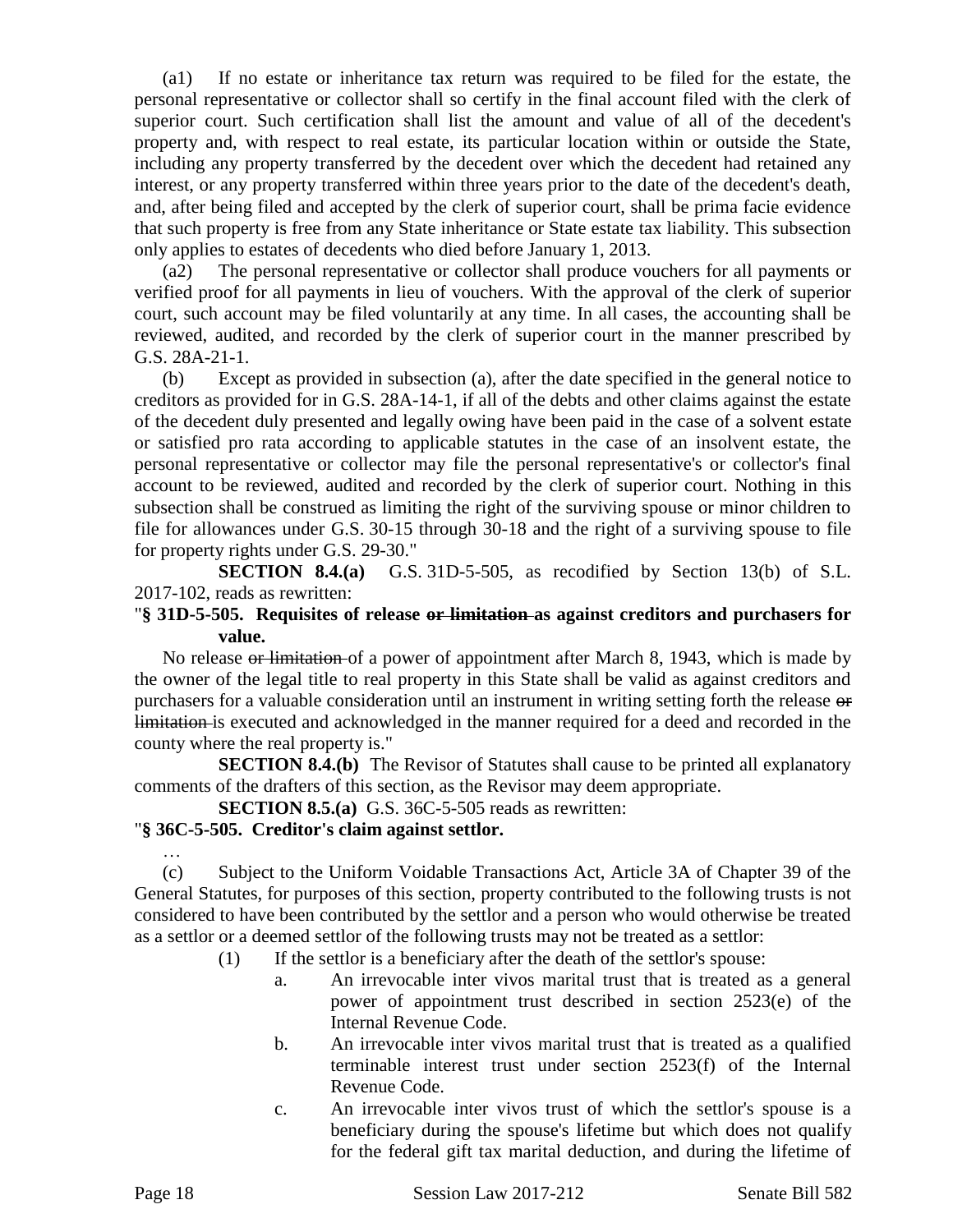the settlor's spouse (i) the settlor's spouse is the only beneficiary or (ii) the settlor's spouse and the settlor's issue-any issue of the settlor or the settlor's spouse, or both, are the only beneficiaries.

d. Another trust, to the extent that the property of the other trust is attributable to property passing from a trust described in sub-subdivisions a., b., and c. of this subdivision.

For purposes of this subdivision, notwithstanding the provisions of G.S. 36C-1-103(3), the settlor is a beneficiary whether so named under the initial trust instrument or through the exercise of a limited or general power of appointment.

(2) An irrevocable inter vivos trust for the benefit of a person if the settlor is the person's spouse, regardless of whether or when that person was a settlor of an irrevocable inter vivos trust for the benefit of the person's spouse.

For purposes of this subsection, the "settlor's spouse" refers to the person to whom the settlor was married at the time the irrevocable inter vivos trust was created, notwithstanding a subsequent dissolution of the marriage."

**SECTION 8.5.(b)** The Revisor of Statutes shall cause to be printed all explanatory comments of the drafters of this section, as the Revisor may deem appropriate.

**SECTION 8.6.** G.S. 42A-37(a) reads as rewritten:

"(a) Any member of the Armed Forces of the United States who executes a vacation rental agreement and subsequently receives (i) an order for deployment with a military unit for a period overlapping with the rental period or (ii) permanent change of station orders requiring the member to relocate on a date prior to the beginning of the lease term may terminate the member's vacation rental agreement by providing the landlord or landlord's agent with a written notice of termination within 10 calendar days of receipt of the order. The notice must be accompanied by either a copy of the official military orders or a written verification signed by the member's commanding officer. Termination of a lease pursuant to this subsection is effective immediately upon receipt of the notice by the landlord or landlord's agent. All monies paid by the terminating member, with the exception of nonrefundable fees paid to third parties as described in  $G.S. 42-16(a), G.S. 42A-16$ , in connection with the vacation rental agreement shall be refunded to the member within 30 days of termination of the agreement."

**SECTION 8.7.(a)** G.S. 57D-1-03, as amended by Section 4 of S.L. 2017-90, reads as rewritten:

#### "**§ 57D-1-03. Definitions.**

In this Chapter unless otherwise specifically provided: Unless otherwise specifically provided, the following definitions apply in this Chapter:

> …  $(33b)(32b)$  Service-disabled veteran-owned small business. – A business that satisfies both of the following requirements:

- a. The business's net annual receipts do not exceed one million dollars (\$1,000,000).
- b. One or more service-disabled veterans own more than fifty percent (50%) of the business."

**SECTION 8.7.(b)** This section becomes effective January 1, 2018.

**SECTION 8.8.(a)** G.S. 90-92(a) reads as rewritten:

"(a) This schedule includes the controlled substances listed or to be listed by whatever official name, common or usual name, chemical name, or trade name designated. In determining that a substance comes within this schedule, the Commission shall find: a low potential for abuse relative to the substances listed in Schedule III of this Article; currently accepted medical use in the United States; and limited physical or pyschological dependence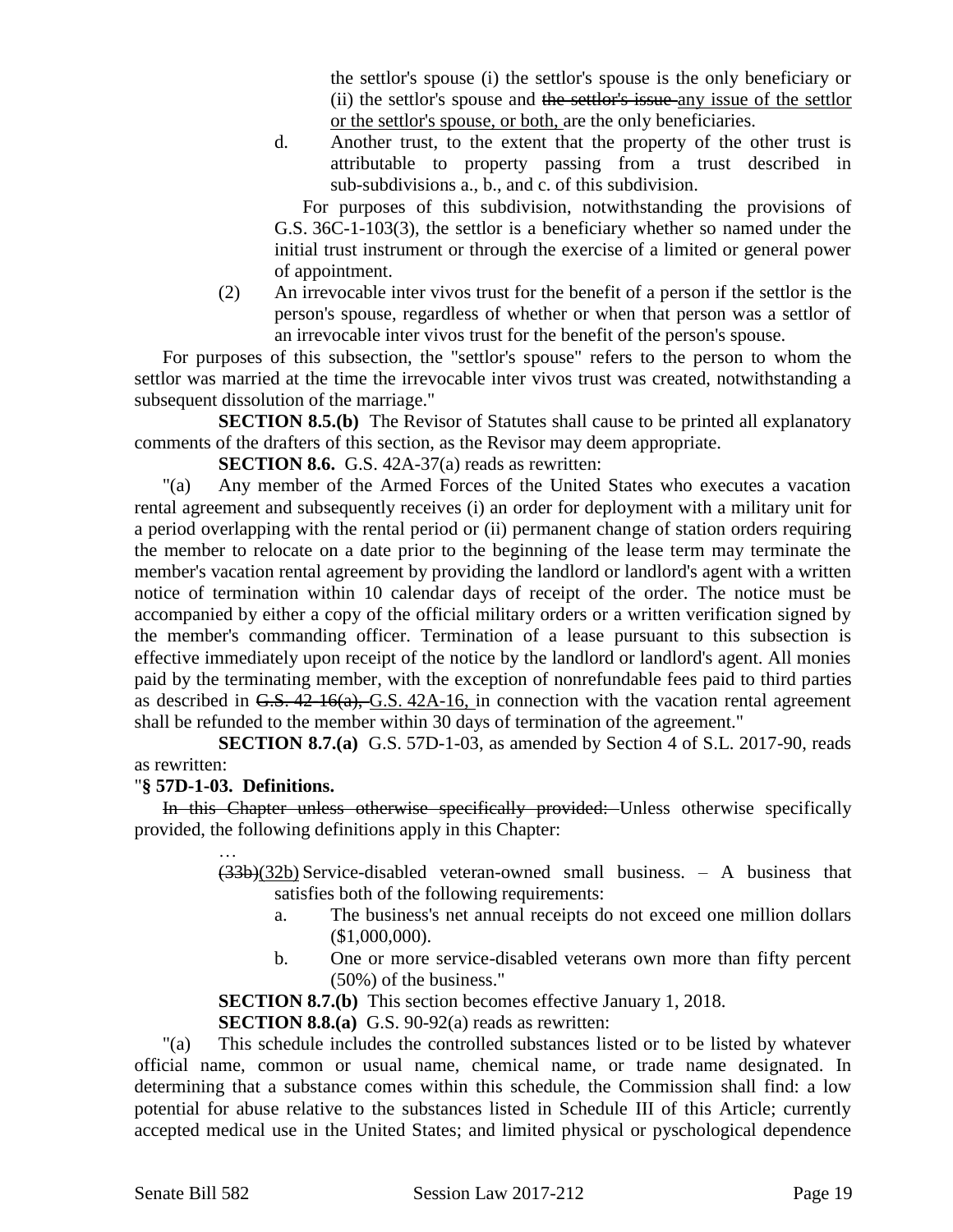relative to the substances listed in Schedule III of this Article. The following controlled substances are included in this schedule:

- (5) Narcotic Drugs. Unless specifically excepted or unless listed in another schedule, any material, compound, mixture, or preparation containing limited quantities of any of the following narcotic drugs, or any salts thereof:
	- a. Not more than 1 milligram of difenoxin and not less than 25 micrograms of atropine sulfate per dosage unit.
	- b. Buprenorphine.

…

c. 2-[(dimethylamino)methyl]-1-(3-methoxyphenyl)cyclohexanol, its salts, optical and geometric isomers, and salts of these isomers (including tramadol)."

**SECTION 8.8.(b)** The sub-subdivision c. added to G.S.  $90-92(a)(5)$  by Section 6 of S.L. 2017-115 is repealed.

**SECTION 8.8.(c)** This section becomes effective December 1, 2017, and subsection (a) of this section applies to offenses committed on or after that date.

**SECTION 8.9.(a)** G.S. 135-7(g)(2), as enacted by Section 5(a) of S.L. 2017-129, reads as rewritten:

> "(2) Funding of the LEIA. – In the event that the General Assembly creates or modifies any provision for the retirement of, or payment of retirement benefits to, public officers or public employees that has a cost savings as measured by actuarial note required by Article 15 of Chapter 120 of the General Statutes, the Board of Trustees may direct up to one hundredth percent (0.01%) of the required contributions to fund the LEIA. These funds must be deposited in a separate fund from the fund into which regular employer contributions are deposited for the Retirement System. The Board of Trustee Trustees shall not direct any employer contributions into the LEIA after November 1, 2021."

**SECTION 8.9.(b)** This section becomes effective October 1, 2017.

**SECTION 8.10.** G.S. 143-47.7 reads as rewritten:

## "**§ 143-47.7. Notice and record of appointment required.**

(a) Within 30 days after acceptance of appointment by a person appointed to public office, the appointing authority shall file written notice of the appointment with the Governor, the Secretary of State, the Legislative Library, the State Library, the State Ethics Commission, and the State Controller. For the purposes of this section, a copy of the letter from the appointing authority, a copy of the properly executed notice of appointment as set forth in subsection (c) of this section, or a copy of the properly executed Commission of Appointment shall be sufficient to be filed if the copy contains the information required in subsection (b) of this section.

- (b) The notice required by this Article shall contain the following information:
	- (1) The name and office of the appointing authority;
	- (2) The public office to which the appointment is made;
	- (3) The name and address of the appointee;
	- (4) The county of residence of the appointee;
	- (5) The citation to the law or other authority authorizing the appointment;
	- (6) The specific statutory qualification for the public office to which the appointment is made, if applicable;
	- (7) The name of the person the appointee replaces, if applicable;
	- (8) The date the term of the appointment begins; and
	- (9) The date the term of the appointment ends.
- (c) The following form may be used to comply with the requirements of this section: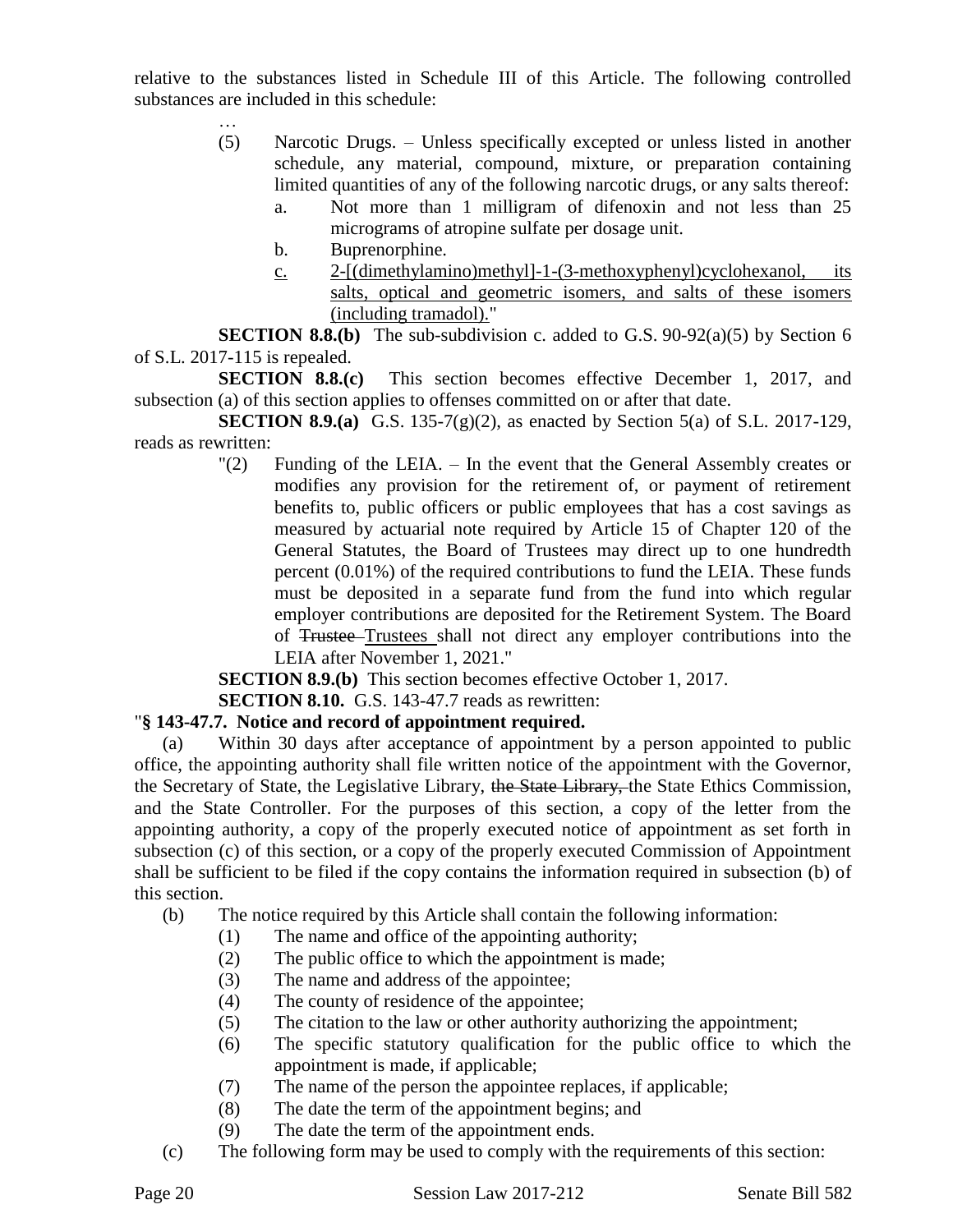#### "NOTICE OF APPOINTMENT

Notice is given that is hereby appointed to the following

\_\_\_\_\_\_\_\_\_\_\_\_\_\_\_\_\_\_\_\_\_\_\_\_\_\_\_\_\_\_\_\_\_\_\_\_\_\_\_\_\_\_\_\_\_\_\_\_\_\_\_\_\_\_\_\_\_\_\_\_\_\_\_\_\_\_\_\_\_\_\_

\_\_\_\_\_\_\_\_\_\_\_\_\_\_\_\_\_\_\_\_\_\_\_\_\_\_\_\_\_\_\_\_\_\_\_\_\_\_\_\_\_\_\_\_\_\_\_\_\_\_\_\_\_\_\_\_\_\_\_\_\_\_\_\_\_\_\_\_\_\_\_

\_\_\_\_\_\_\_\_\_\_\_\_\_\_\_\_\_\_\_\_\_\_\_\_\_\_\_\_\_\_\_\_\_\_\_\_\_\_\_\_\_\_\_\_\_\_\_\_\_\_\_\_\_\_\_\_\_\_\_\_\_\_\_\_\_\_\_\_\_\_\_ \_\_\_\_\_\_\_\_\_\_\_\_\_\_\_\_\_\_\_\_\_\_\_\_\_\_\_\_\_\_\_\_\_\_\_\_\_\_\_\_\_\_\_\_\_\_\_\_\_\_\_\_\_\_\_\_\_\_\_\_\_\_\_\_\_\_\_\_\_\_\_

\_\_\_\_\_\_\_\_\_\_\_\_\_\_\_\_\_\_\_\_\_\_\_\_\_\_\_\_\_\_\_\_\_\_\_\_\_\_\_\_\_\_\_\_\_\_\_\_\_\_\_\_\_\_\_\_\_\_\_\_\_\_\_\_\_\_\_\_\_\_\_

Name public office:

Public Office:

Citation to Law or Other Authority Authorizing the Appointment:

Specific Statutory Qualification for the Public Office, if Applicable:

\_\_\_\_\_\_\_\_\_\_\_\_\_\_\_\_ \_\_\_\_\_\_\_\_\_\_\_\_\_\_\_\_

Address of the Appointee: \_\_\_\_\_\_\_\_\_\_\_\_\_\_\_\_\_\_\_\_\_\_\_\_\_\_\_\_\_\_\_\_\_\_\_\_\_\_\_\_\_\_\_\_\_\_\_\_\_\_\_\_\_\_\_

County of Residence of the Appointee: \_\_\_\_\_\_\_\_\_\_\_\_\_\_\_\_\_\_\_\_\_\_\_\_\_\_\_\_\_\_\_\_\_\_\_\_\_\_\_\_\_\_\_\_ Date Term of Appointment Begins: \_\_\_\_\_\_\_\_\_\_\_\_\_\_\_\_\_\_\_\_\_\_\_\_\_\_\_\_\_\_\_\_\_\_\_\_\_\_\_\_\_\_\_\_\_\_\_ Date Term of Appointment Ends:  $\Box$ Name of Person the Appointee Replaces, if applicable:

Date of Appointment Signature

Office of Appointing Authority

\_\_\_\_\_\_\_\_\_\_\_\_\_\_\_\_\_\_\_\_\_\_\_\_\_\_\_\_\_\_\_\_\_\_\_\_

Distribution:

Governor Secretary of State Legislative Library State Library State Ethics Commission State Controller""

**SECTION 8.11.** G.S. 143-138(b4)(2a), as enacted by Section 8(b) of S.L. 2017-108 and Section 8(a) of S.L. 2017-130, reads as rewritten:

> "(2a) A "therapeutic equine facility" is an equine facility as described in sub-subdivision a. of subdivision (1) of this subsection sub-subdivision (1)a. of this subsection operated by an organization exempt from federal income tax under section  $501(c)(3)$  of the Internal Revenue Code that provides therapeutic equine-related activities for persons who are physically, intellectually, or emotionally challenged."

**SECTION 8.12.** G.S. 143B-68 reads as rewritten:

## "**§ 143B-68. Public Librarian Certification Commission – members; selection; quorum; compensation.**

The Public Librarian Certification Commission of the Department of Natural and Cultural Resources shall consist of five members as follows: (i) the chairman of the North Carolina Association of Library Trustees, (ii) the chairman of the public libraries section of the North Carolina Library Association,  $(iii)$  an individual (ii) two individuals named by the Governor upon the nomination of the North Carolina Library Association,  $\overline{(iv)}$  (iii) the dean of a State or regionally accredited graduate school of librarianship in North Carolina appointed by the Governor and (v) Governor, and (iv) one member at large appointed by the Governor.

The members shall serve four-year terms or while holding the appropriate chairmanships.chairmanship. Any appointment to fill a vacancy created by the resignation, dismissal, death or disability of a member shall be for the balance of the unexpired term.